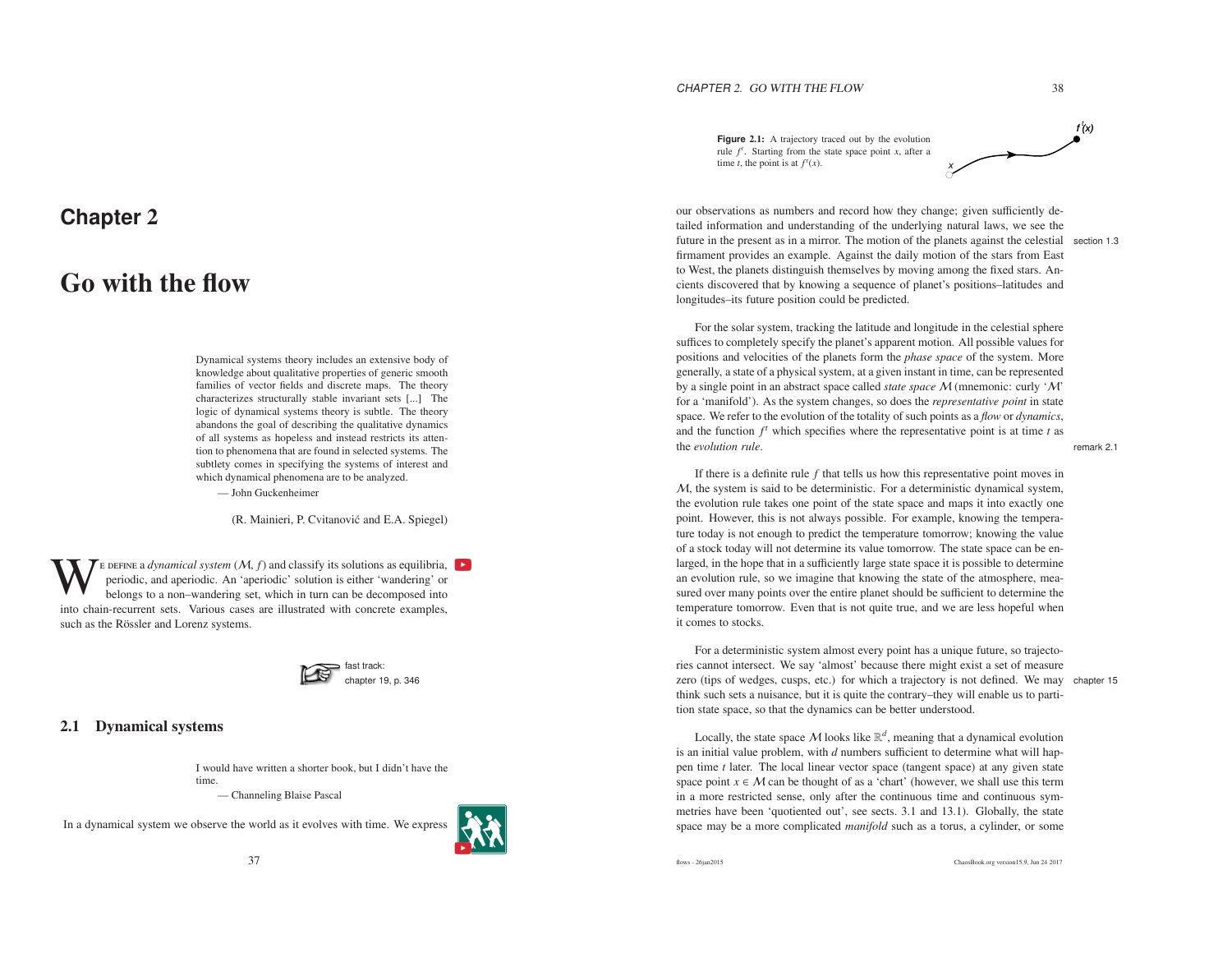$\overline{39}$ 

 ${\bf f}^{\mathfrak{t}}(M_{\scriptscriptstyle\ast})$ *<sup>M</sup><sup>i</sup>*



**Figure 2.2:** A flow: The evolution rule  $f^t$  can be used to map a region  $M_i$  of the state space into the region *ft* (M*i*).

other smooth geometric object. By *manifold* we mean <sup>a</sup> smooth di fferentiable *<sup>d</sup>* dimensional space which looks like  $\mathbb{R}^d$  only locally. For example, the state space of an autonomous Hamiltonian system the flow is confined to <sup>a</sup> curved constantenergy hyper-surface. When we need to stress that the dimension  $d$  of  $M$  is greater energy hyper-surface. When we need to stress that the dimension *d* of *M* is greater than one, we may refer to the point  $x \in M$  as  $x_i$  where  $i = 1, 2, 3, \dots, d$ . If the dynamics is described by a set of PDFs (partial diff dynamics is described by <sup>a</sup> set of PDEs (partial differential equations), the statespace is the infinite dimensional function space. The evolution rule  $f' : M \to M$ tells us where a point *x* is in  $M$  after a time interval *t*.

#### The pair (M, *f*) constitute <sup>a</sup> *dynamical system*.

The dynamical systems we will be studying are smooth. This is expresse<sup>d</sup>mathematically by saying that the evolution rule  $f<sup>t</sup>$  can be differentiated as many times as needed. Its action on a point *x* is sometimes indicated by  $f(x, t)$  to remind us that *f* is really <sup>a</sup> function of two variables: the time and <sup>a</sup> point in state space. Note that time is relative rather than absolute, so only the time interval is necessary. This follows from the fact that <sup>a</sup> point in state space completely determines all future evolution, and it is not necessary to know anything besides the timeinterval. The time parameter can be a real variable ( $t \in \mathbb{R}$ ), in which case the evolution is called a *flow*, or an integer ( $t \in \mathbb{Z}$ ), in which case the evolution advances in discrete steps in time, given by *iteration* of <sup>a</sup> *map*. The evolution parameter need not be the physical time; for example, <sup>a</sup> time-stationary solution of <sup>a</sup> partial differential equation is parameterized by spatial variables. In such situations onetalks of <sup>a</sup> 'spatial profile' rather than <sup>a</sup> 'flow'.

Nature provides us with innumerable dynamical systems. They manifest themselves through their orbits: given a state  $x_0$  at initial time  $t_0$ , the *flow map* 

 $f^t$  :  $x_0 \to x(x_0, t)$ 

yields the state *<sup>x</sup>*(*t*) time *<sup>t</sup>* later. This evolution rule traces out <sup>a</sup> sequence of points  $x(t) = f<sup>t</sup>(x<sub>0</sub>)$ , the *orbit* through the point  $x<sub>0</sub> = x(0)$ . We shall usually omit the  $x_0$  label from  $x(x_0, t)$ . By extension, we can also talk of the evolution of a region  $M_i$  of the state space. The language of continuum mechanics is quite helpful in visualizing such deformations, not only in 3-dimensional space, but also in state spaces of arbitrary dimension. Consider <sup>a</sup> motion *f* from the *undeformed* (*reference* or initial) region (a 'body') M*i* to the *deformed* (*current* or final) region  $M_f = f^t(M_i)$ . We may write the motion as a map

$$
f': \quad M_i \to M_f, \tag{2.1}
$$

flows - 26jan2015

ChaosBook.org version15.9, Jun <sup>24</sup> <sup>2017</sup>



such that every  $x_0$  in  $M_i$  is mapped to an  $x = f^t(x_0)$  in  $M_f$ , as in figure 2.2, where  *denotes the state in the deformed region, and*  $*x*<sub>0</sub>$  *represents the state in the initial,* undeformed region. exercise 2.1

The subset of points  $M_{x_0} \subset M$  that belong to the infinite-time trajectory<br>or not the second the *orbit* of rot we shall talk about forward orbits of a given point  $x_0$  is called the *orbit* of  $x_0$ ; we shall talk about forward orbits, backward orbits, periodic orbits, etc.. For <sup>a</sup> flow, an orbit is <sup>a</sup> smooth continuous curve; for <sup>a</sup> map, it is <sup>a</sup> sequence of points. In this book 'trajectory' refers to <sup>a</sup> set of points or <sup>a</sup> curve segmen<sup>t</sup> traced out by *<sup>x</sup>*(*t*) over <sup>a</sup> finite time interval *t*. 'Orbit' refers to the totality of states that can be reached from  $x_0$ , with state space M stratified into a union of such orbits (each  $M_{x_0}$  labeled by a single point<br>belonging to the set  $x_0 = x(0)$  for example). Under time evolution a trajectory belonging to the set,  $x_0 = x(0)$  for example). Under time evolution a trajectory segmen<sup>t</sup> is mapped into another trajectory segment, but points within an orbit are only shifted; the orbit considered as <sup>a</sup> set is unchanged. Hence an orbit is <sup>a</sup>*dynamically invariant* notion.

The central idea of ChaosBook is to replace the complicated, ergodic, asymptotic  $t \to \infty$  dynamics by a systematic hierarchy of compact *time-invariant* sets or compact orbits (equilibria, periodic orbits, invariant tori,  $\cdots$ ).

## 2.1.1 A classification of possible motions?

Ah, yes, Judgie, everything will go away someday. It's the waiting that's so exquisitely wearing. — Duke Ellington, to Robert Traver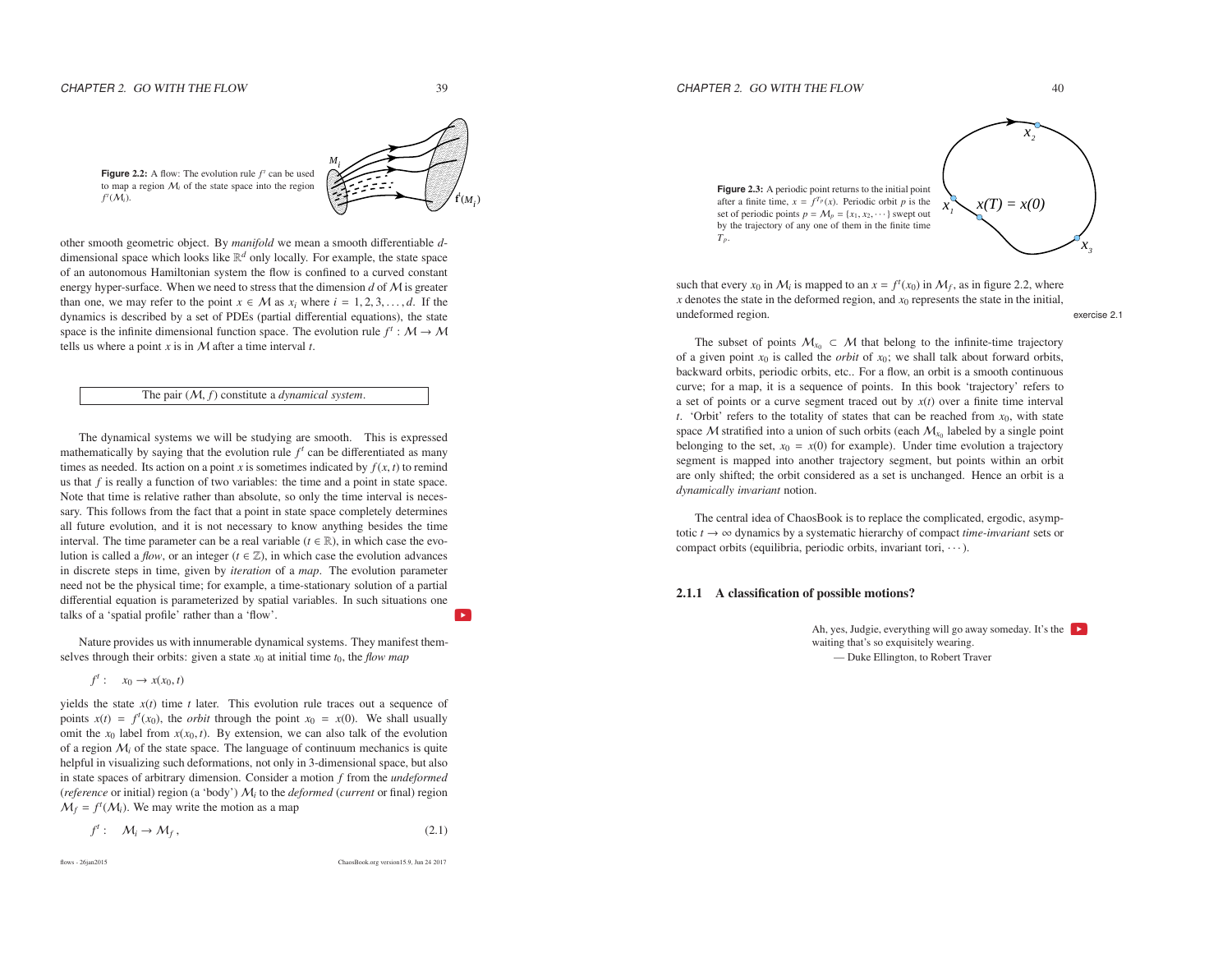What kinds of orbits are there? This is <sup>a</sup> grand question, and there are many answers. The following chapters <sup>o</sup>ffer some. Here is <sup>a</sup> first attempt to classify allpossible orbits:

> stationary:  $f'(x) =$ ationary:  $f'(x) = x$  for all *t*<br>
> periodic:  $f'(x) = f'_{x} + f'_{p}(x)$  for a given minimum period  $T_p$ aperiodic:  $f'(x) \neq f^{t'}(x)$  for all  $t \neq t'$ .

A *periodic orbit* (or a *cycle*)  $p$  is the set of points  $M_p \subset M$  swept out by a correction of a cycle in the initial point in a finite time. We refer to a point on a trajectory that returns to the initial point in <sup>a</sup> finite time. We refer to <sup>a</sup> point on <sup>a</sup>

flows - 26jan2015

ChaosBook.org version15.9, Jun <sup>24</sup> <sup>2017</sup>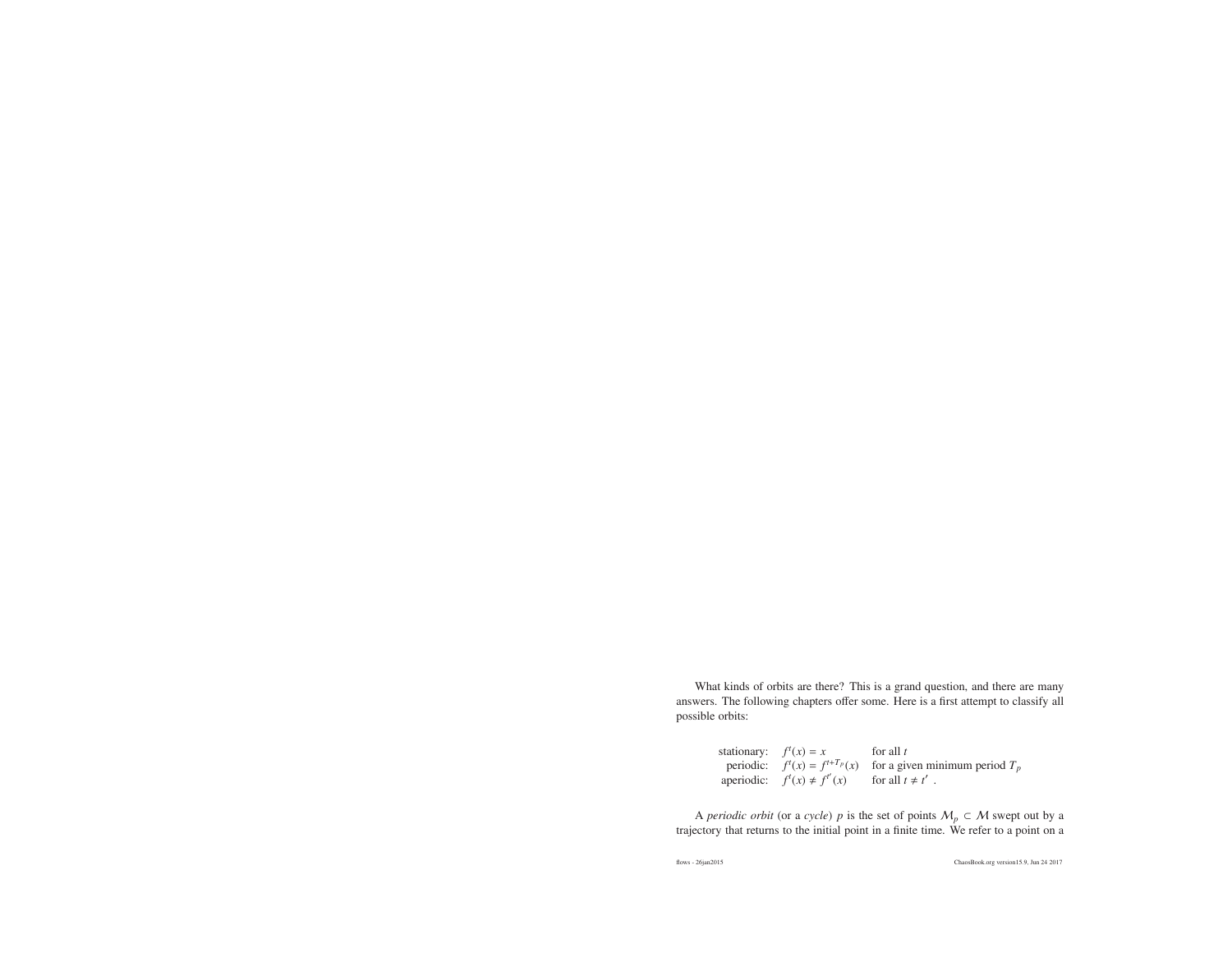periodic orbit as <sup>a</sup> *periodic point*, see figure 2.3. Periodic orbits form <sup>a</sup> very small subset of the state space, in the same sense that rational numbers are <sup>a</sup> set of zeromeasure on the unit interval.

Periodic orbits and equilibrium points are the simplest examples of 'nonwandering' invariant sets preserved by dynamics. Dynamics can also preserve higher-dimensional smooth compac<sup>t</sup> invariant manifolds; most commonly encountered are the *<sup>M</sup>*-dimensional tori of Hamiltonian dynamics, with the notion of periodic motion generalized to quasiperiodic (the superposition of *<sup>M</sup>* incommensurate frequencies) motion on <sup>a</sup> smooth torus, and families of solutions related by <sup>a</sup> continuous symmetry. Further examples are <sup>a</sup>fforded by stable / unstable manifolds (swept by semi-infinite curves originating at an equilibrium along each stability eigenvector) and the most mysterious of all invariant orbits, the infinitetime ergodic orbits. Section 15.1

The ancients tried to make sense of all dynamics in terms of periodic motions, epicycles, what we today call 'integrable systems'. The embarrassing truth is that for <sup>a</sup> generic dynamical system almost all motions are aperiodic. So we refine the classification by dividing aperiodic motions into two subtypes: those that wander<sup>o</sup>ff, and those that keep coming back.

A point *x* ∈ *M* is called a *wandering point*, if there exists an open neighbor-<br>d *M*<sub>o</sub> of *x* to which the orbit never returns hood  $M_0$  of  $x$  to which the orbit never returns

$$
f^{t}(x) \notin \mathcal{M}_{0} \qquad \text{for all} \quad t > t_{\text{min}} \,. \tag{2.2}
$$

In physics literature, the dynamics of such <sup>a</sup> state is often referred to as *transient*.

Wandering points do not take par<sup>t</sup> in the long-time dynamics, so your first taskis to prune them from  $M$  as well as you can. What remains envelops the set of the long-time orbits or the non-wandering set long-time orbits, or the *non-wandering set*.

For times much longer than <sup>a</sup> typical 'turnover' time, it makes sense to relax the notion of exact periodicity and replace it by the notion of *recurrence*. <sup>A</sup> point is *recurrent* or *non-wandering*, if for any open neighborhood  $M_0$  of *x* and any time *<sup>t</sup>min* there exists <sup>a</sup> later time *<sup>t</sup>*, such that

$$
f'(x) \in \mathcal{M}_0. \tag{2.3}
$$

In other words, the orbit of <sup>a</sup> non-wandering point reenters the neighborhood $M_0$  infinitely often. We shall denote the *non–wandering set* of *f* by  $Ω$ , i.e., the union of all the non-wandering points of M. This non–wandering set of *f* is key to understanding the long-time behavior of <sup>a</sup> dynamical system; all calculationsundertaken here will be carried out on non–wandering sets.

So much about individual trajectories. What about clouds of initial points? If there exists <sup>a</sup> connected state space volume that maps into itself under forward evolution (and you can prove that by the method of Lyapunov functionals, or several other methods available in the literature), the flow is <sup>g</sup>lobally contracting onto <sup>a</sup> subset of M which we shall refer to as the *attractor*. The attractor may

ChaosBook.org version15.9, Jun <sup>24</sup> <sup>2017</sup>

CHAPTER 2. GO WITH THE FLOW

be unique, or there can coexist any number of distinct attracting sets, each with its own *basin of attraction*, the set of all points that fall into the attractor under forward evolution. The attractor can be <sup>a</sup> fixed point (a *sink*), <sup>a</sup> periodic orbit (a *limit cycle*), aperiodic, or any combination of the above. The most interesting case is that of an aperiodic recurrent attractor, to which we shall refer loosely as <sup>a</sup> *strange attractor*. We say 'loosely', as will soon become apparen<sup>t</sup> that diagnosing example 2.3 and proving existence of <sup>a</sup> genuine, card-carrying strange attractor is <sup>a</sup> highly nontrivial undertaking; it requires explaining notions like 'transitive' and 'chainrecurrent' that we will be ready to discuss only in sect. 17.1.

Conversely, if we can enclose the non–wandering set  $\Omega$  by a connected state space volume  $\mathcal{M}_0$  and then show that almost all points within  $\mathcal{M}_0$ , but not in  $\Omega$ , eventually exit  $M_0$ , we refer to the non–wandering set  $Ω$  as a *repeller*. An example of <sup>a</sup> repeller is not hard to come by–the pinball game of sect. 1.3 is <sup>a</sup> simple chaotic repeller. Ω, the *non–wandering set* of *f* , is the union of all of the above, separatelyinvariant sets: attracting/repelling fixed points, strange attractors, repellers, etc..

It would seem, having said that the periodic points are so exceptional that almost all non-wandering points are aperiodic, that we have <sup>g</sup>iven up the ancients' fixation on periodic motions. Nothing could be further from truth. As longer and longer cycles approximate more and more accurately finite segments of aperiodic trajectories, we shall establish control over non–wandering sets by defining themas the closure of the union of all periodic points.

Before we can work out an example of <sup>a</sup> non–wandering set and ge<sup>t</sup> <sup>a</sup> better grip on what chaotic motion might look like, we need to ponder flows in <sup>a</sup> littlemore depth.

# 2.2 Flows

Knowing the equations and knowing the solution are twodifferent things. Far, far away. — T.D. Lee

A *flow* is a continuous-time dynamical system. The evolution rule  $f^t$  is a family of mappings of  $M \to M$  parameterized by  $t \in \mathbb{R}$ . Because *t* represents a time interval any family of mappings that forms an evolution rule must satisfy: interval, any family of mappings that forms an evolution rule must satisfy:

exercise 2.2

appendix A7.1

(a)  $f^0(x) = x$  (in 0 time there is no motion)

(b)  $f'(f^{t'}(x)) = f^{t+t'}(x)$  (the evolution law is the same at all times)

(c) the mapping  $(x, t) \mapsto f^t(x)$  from  $M \times \mathbb{R}$  into M is continuous.

We shall often find it convenient to represent functional composition by '◦ :'

$$
f^{t+s} = f^t \circ f^s = f^t(f^s). \tag{2.4}
$$

flows - 26jan2015

ChaosBook.org version15.9, Jun <sup>24</sup> <sup>2017</sup>

 $42$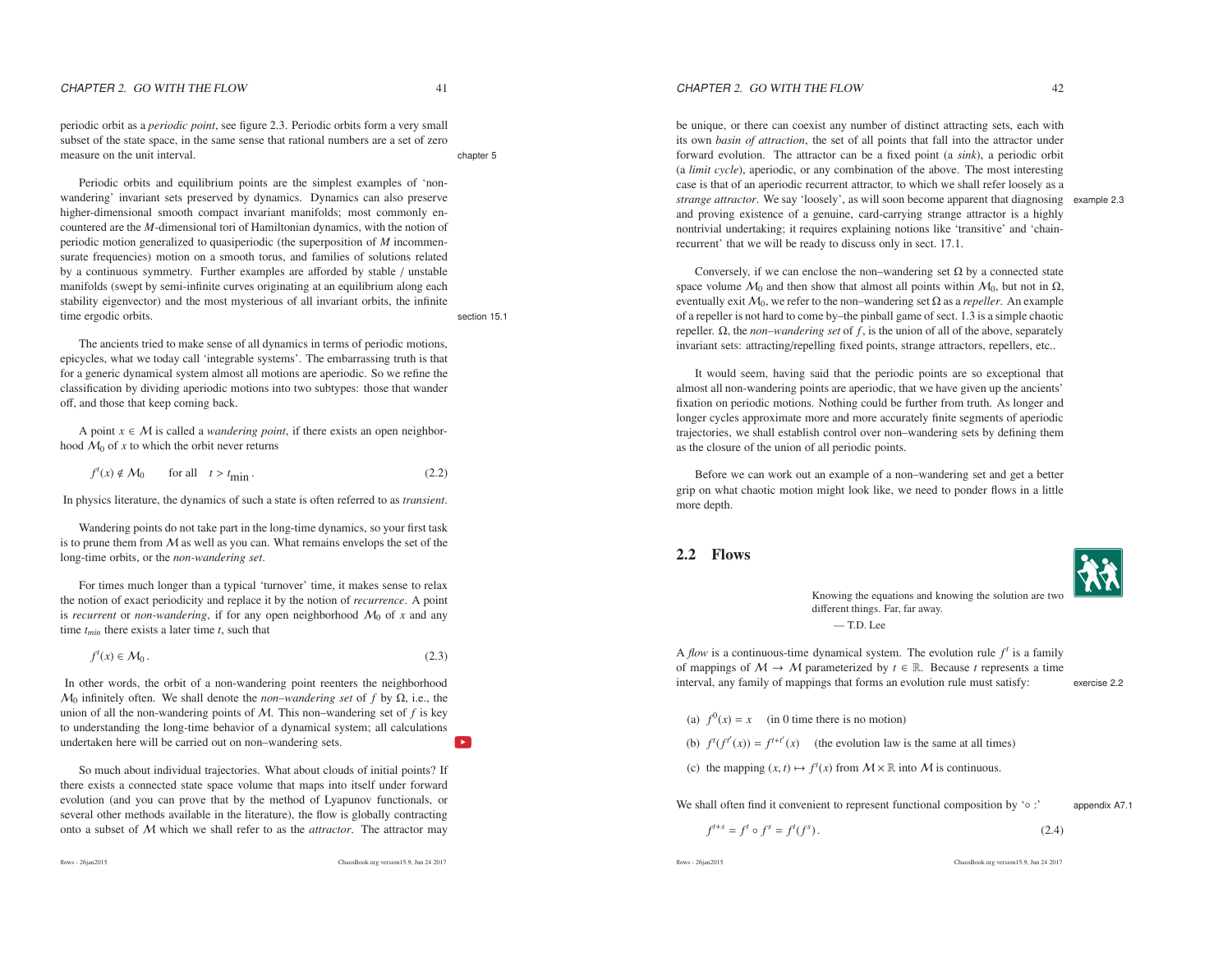exercise 2.3

## The family of mappings  $f^t(x)$  thus forms a continuous (1-parameter forward Lie semi-) group. Why 'semi-'group? It may fail to form <sup>a</sup> group if the dynamicsis not reversible, and the rule  $f'(x)$  cannot be used to rerun the dynamics backwards in time, with negative *<sup>t</sup>*; with no reversibility, we cannot define the inverse  $f^{-t}(f^{t}(x)) = f^{0}(x) = x$ , in which case the family of mappings  $f^{t}(x)$  does not form <sup>a</sup> group. In exceedingly many situations of interest–for times beyond the Lyapunov time, for asymptotic attractors, for dissipative partial differential equations, for systems with noise, for non-invertible maps–the dynamics cannot be run backwards in time, hence, the circumspect emphasis on *semi*groups. On the other hand, there are many settings of physical interest, where dynamics is reversible (such as finite-dimensional Hamiltonian flows), and where the family of evolutionmaps  $f<sup>t</sup>$  does form a group.

For infinitesimal times, flows can be defined by differential equations. Wewrite <sup>a</sup> trajectory, <sup>a</sup> smooth curve embedded in the state space as

$$
x(t + \tau) = f^{t + \tau}(x_0) = f(f(x_0, t), \tau)
$$
\n(2.5)

and express the tangent to the curve at point *<sup>x</sup>*(*t*) as

$$
\left. \frac{dx}{d\tau} \right|_{\tau=0} = \left. \partial_{\tau} f(f(x_0, t), \tau) \right|_{\tau=0} = \dot{x}(t), \tag{2.6}
$$

the time derivative of the evolution rule, <sup>a</sup> vector evaluated at the point *<sup>x</sup>*(*t*). Byconsidering all possible orbits, we obtain the vector  $\dot{x}(t)$  at any point  $x \in M$ . This *vector field* is a (generalized) *velocity* field: remark 13.2

$$
\dot{x}(t) = v(x). \tag{2.7}
$$

Newton's laws, Lagrange's method, or Hamilton's method are all familiar procedures for obtaining a set of differential equations for the vector field  $v(x)$  that describes the evolution of <sup>a</sup> mechanical system. Equations of mechanics may appear different in form from (2.7), as they are often involve higher time derivatives, but an equation that is second or higher order in time can always be rewritten as <sup>a</sup>set of first order equations.

We are concerned here with <sup>a</sup> much larger world of general flows, mechanical or not, all defined by <sup>a</sup> time-independent vector field (2.7). At each point of the state space <sup>a</sup> vector indicates the local direction in which the orbit evolves. Thelength of the vector  $|v(x)|$  is the *speed* at the point *x*, and the direction and length of  $v(x)$  changes from point to point. When the state space is a complicated manifold embedded in <sup>R</sup>*d*, one can no longer think of the vector field as being embedded in the state space. Instead, we have to imagine that each point *<sup>x</sup>* of state space has <sup>a</sup> different tangent plane  $T M_x$  attached to it. The vector field lives in the union of all these tangent planes, <sup>a</sup> space called the *tangent bundle*

$$
\mathbf{T}\mathcal{M}=\bigcup_{x\in\mathcal{M}}T\mathcal{M}_x.
$$

*T*M*x* is called <sup>a</sup> *fiber* at *<sup>x</sup>*, hence the whole thing is called the *fiber bundle*. Locally<sup>a</sup> fiber bundle looks like the product of two <sup>R</sup>*<sup>d</sup>* spaces.

ChaosBook.org version15.9, Jun <sup>24</sup> <sup>2017</sup>

# CHAPTER 2. GO WITH THE FLOW

**Figure** 2.4: (a) The 2-dimensional vector field for the Duffing system (2.21), together with <sup>a</sup> short trajectory segment. (b) The flow lines. Each 'comet' represents the same time interval of <sup>a</sup> trajectory, starting at the tail and ending at the head. The longer the comet, the faster the flow in thatregion.

Halcrow)





A simple example of a flow defined by a 2-dimensional vector field  $v(x)$  is <sup>a</sup>fforded by the unforced Duffing system, figure 2.4. Lorenz flow of figure 2.5, and Rössler flow of figure 2.6, are representative 3-dimensional flows.

(a)



 $=$  example 2.2 example 2.3p. 56

The instantaneous velocity vector *<sup>v</sup>* is tangent to the orbit, excep<sup>t</sup> at the *equilibrium points*, where it vanishes.

p. 56

$$
\text{If} \qquad v(x_q) = 0 \,, \tag{2.8}
$$

*<sup>x</sup>q* is also referred to as <sup>a</sup> *stationary*, *fixed*, *critical*, *invariant*, *rest*, *stagnation* point, *zero* of the vector field *<sup>v</sup>*, *standing wave*, *stationary solution*, or *steady state*. Our usage will be 'equilibrium' for <sup>a</sup> flow, 'fixed point' for <sup>a</sup> map. The orbit remains forever stuck at *<sup>x</sup>q*. Otherwise the orbit passing through *<sup>x</sup>*<sup>0</sup> at time  $t = 0$  can be obtained by integrating the equations  $(2.7)$ :

$$
x(t) = f'(x_0) = x_0 + \int_0^t d\tau \, v(x(\tau)), \qquad x(0) = x_0. \tag{2.9}
$$

We shall consider here only *autonomous* flows, i.e., flows for which the vector field *<sup>v</sup><sup>i</sup>* is *stationary*, not explicitly dependent on time. <sup>A</sup> non-autonomous system

$$
\frac{dy}{d\tau} = w(y, \tau),\tag{2.10}
$$

can always be converted into <sup>a</sup> system where time does not appear explicitly. exercise 2.4To do so, extend ('suspend') state space to be  $(d + 1)$ -dimensional by defining exercise 2.5  $x = \{y, \tau\}$ , with a stationary vector field

$$
v(x) = \begin{bmatrix} w(y, \tau) \\ 1 \end{bmatrix}.
$$
 (2.11)

flows - 26jan2015

ChaosBook.org version15.9, Jun <sup>24</sup> <sup>2017</sup>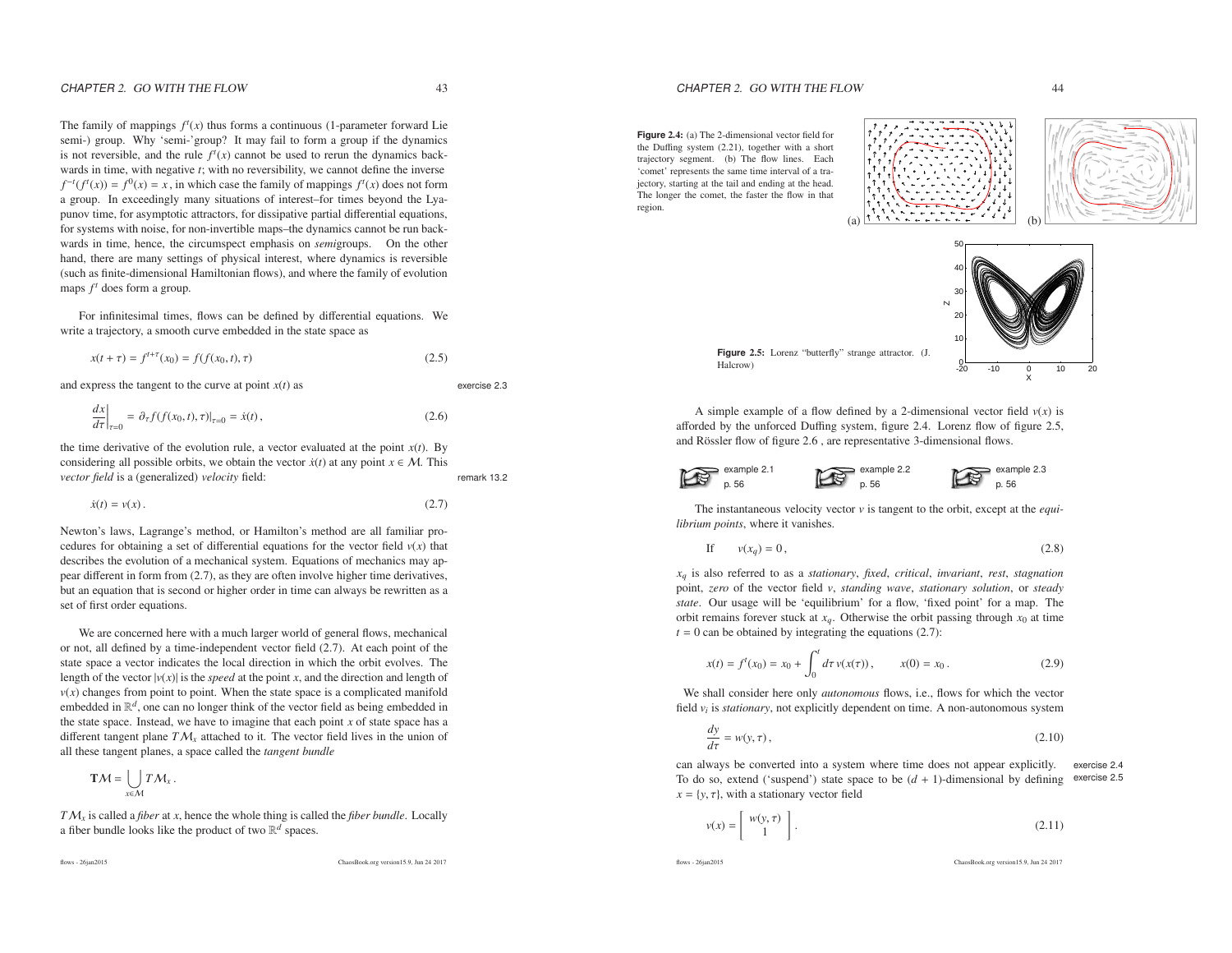

# 2.3 Changing coordinates

Problems are handed down to us in many shapes and forms, and they are not always expressed in the most convenient way. In order to simplify <sup>a</sup> given problem, one may stretch, rotate, bend and mix the coordinates, but in doing so, the vector field will also change. The vector field lives in <sup>a</sup> (hyper)plane tangent to state space and changing the coordinates of state space <sup>a</sup>ffects the coordinates of thetangent space as well, in <sup>a</sup> way that we will now describe.

Denote by *<sup>h</sup>* the *conjugation function* which maps the coordinates of the initial state space *M* into the reparameterized state space  $\tilde{M} = h(M)$ , with a point  $x \in M$ <br>related to a point  $y \in \tilde{M}$  by related to a point  $y \in \tilde{\mathcal{M}}$  by

$$
y = h(x) = (y_1(x), y_2(x), \dots, y_d(x)).
$$

The change of coordinates must be one-to-one, <sup>a</sup> diffeomorphism on open neighborhoods in M and  $\tilde{M}$ , so given any point *y* we can go back to  $x = h^{-1}(y)$ . For smooth flows the reparameterized dynamics should suppor<sup>t</sup> the same number of derivatives as the initial one. If *<sup>h</sup>* is <sup>a</sup> (piecewise) analytic function, we refer to *<sup>h</sup>* as <sup>a</sup> *smooth conjugacy*.

The evolution rule  $g^t(y_0)$  on  $\tilde{M}$  can be computed from the evolution rule  $f^t(x_0)$ on *M* by taking the initial point  $y_0 \in \tilde{M}$ , going back to *M*, evolving, and then manning the final point  $y(t)$  back to  $\tilde{M}$ . mapping the final point  $x(t)$  back to  $\tilde{M}$ :

$$
y(t) = gt(y0) = h \circ ft \circ h-1(y0).
$$
 (2.12)

Here ' $\circ$ ' stands for functional composition  $h \circ f(x) = h(f(x))$ , so (2.12) is a shorthand for  $y(t) = h(f^{t}(h^{-1}(y_0)))$ .

The vector field  $\dot{x} = v(x)$  is locally tangent to the flow  $f^t$ ; it is related to the flow by differentiation (2.6) along the orbit. The vector field  $\dot{y} = w(y), y \in \tilde{\mathcal{M}}$ locally tangent to  $g^t$ , follows by the chain rule: exercise A2.2

$$
w(y) = \frac{dg'}{dt}(y)\Big|_{t=0} = \frac{d}{dt} \left( h \circ f' \circ h^{-1}(y) \right)\Big|_{t=0}
$$
  
=  $h'(h^{-1}(y)) v(h^{-1}(y)) = h'(x) v(x).$  (2.13)

In order to rewrite the right-hand side as <sup>a</sup> function of *<sup>y</sup>*, note that the <sup>∂</sup>*<sup>y</sup>* differentiation of  $h(h^{-1}(y)) = y$  implies

$$
\left. \frac{\partial h}{\partial x} \right|_{x} \cdot \left. \frac{\partial h^{-1}}{\partial y} \right|_{y} = 1 \quad \to \quad \left. \frac{\partial h}{\partial x}(x) = \left[ \frac{\partial h^{-1}}{\partial y}(y) \right]^{-1}, \tag{2.14}
$$

flows - 26jan2015

ChaosBook.org version15.9, Jun <sup>24</sup> <sup>2017</sup>



The new flow  $\dot{x} = v(x)$  is autonomous, and the orbit  $y(\tau)$  can be read off  $x(t)$  by ignoring the last component of  $x$ . *<sup>x</sup>*. exercise 6.3

#### 2.2.1 Lagrangian and Eulerian viewpoints

Continuum mechanics <sup>o</sup>ffers two profoundly different but mathematically equivalent ways to represen<sup>t</sup> <sup>a</sup> given state space flow, the 'Lagrangian' and the 'Eulerian' viewpoints. From the Eulerian perspective one only cares about what is the state of system here and now; think of <sup>a</sup> field of grass, each grass blade the local velocity vector. From the Lagrangian viewpoint one cares about where <sup>a</sup> state space point come fromand where is it going to; think of the state space foliated into <sup>a</sup> bowl of linguini, each noodle an orbit, marked with <sup>a</sup> label *<sup>x</sup>*0 somewhere along it. In the Eulerian formulation the flow is defined by specifying (2.7), the velocity field  $v(x)$ . In the Lagrangian formulation it is given by the finite time flow  $(2.9)$ , i.e., the totality of the trajectories  $x(t)$  comprising the deformed region, labeled by their origin  $x_0$  in the initial undeformed region. If we mark the orbit *<sup>x</sup>*(*t*) by its initial point *<sup>x</sup>*0, we are describing the flow in the *Lagrangian coordinates*. The *Eulerian* velocity *<sup>v</sup>*(*x*) at <sup>a</sup> fixed state space position *<sup>x</sup>* is equa<sup>l</sup> to the *Lagrangian* velocity  $v(x(t))$  at the orbit passing through *x* at the instant *t*. Because *f <sup>t</sup>* is <sup>a</sup> single-valued function, any point on the orbit can be used to label the orbit. The transport of the 'material point'  $x_0$  at  $t = 0$  to its value at the current point  $x(t) = f<sup>t</sup>(x<sub>0</sub>)$  is a coordinate transformation from the Lagrangian coordinates to the Eulerian coordinates.

In numerical work we are given the equations of motion (the *local* Eulerian velocity field *<sup>v</sup>*(*x*)), but we care about the solutions of these equations (the *<sup>g</sup>lobal* Lagrangian flow). Conversely, in experimental work we observe ensembles of Lagrangian trajectories from which we then extract the velocity field (in fluid dynamics this is achieved by particle image velocimetry (PIV)). Once an Eulerian velocity field has been specified or extracted from the observational data, it is straightforward to compute the Lagrangian trajectories, objects of grea<sup>t</sup> practicalinterest in studies of long time dynamics, mixing, and transport.

flows - 26jan2015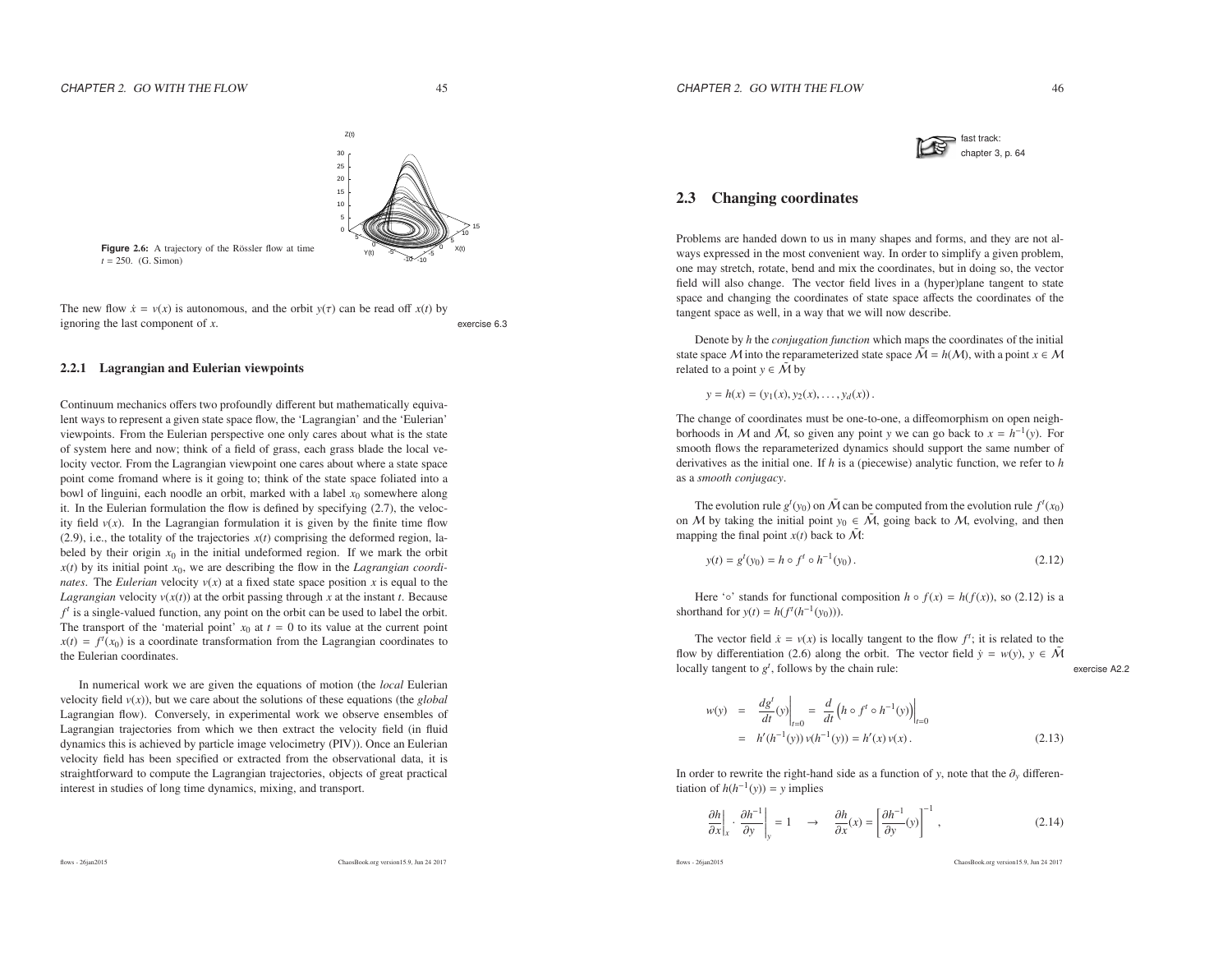so the equations of motion in the transformed coordinates, with the indices reinstated, are

$$
\dot{y}_i = w_i(y) = \left[\frac{\partial h^{-1}}{\partial y}(y)\right]_{ij}^{-1} v_j(h^{-1}(y)).
$$
\n(2.15)

Imagine the state space as <sup>a</sup> rubber sheet with the flow lines drawn on it. A coordinate change *<sup>h</sup>* corresponds to pulling and tugging on the rubber sheet smoothly, without cutting, gluing, or self-intersections of the distorted rubber sheet. Trajectories that are closed loops in  $M$ sheet. Trajectories that are closed loops in  $M$  will remain closed loops in the new manifold  $\tilde{M}$ , but their shapes will change. Globally, *h* deforms the rubber sheet in <sup>a</sup> highly nonlinear manner, but locally it simply rescales and shears the tangent field by the coordinate transformation Jacobian matrix <sup>∂</sup>*jhi*, <sup>y</sup>ielding the simple transformation law (2.13) for the velocity fields.

Time itself is <sup>a</sup> parametrization of points along flow lines, and it can alsobe reparameterized,  $s = s(t)$ , with the concomitant modification of (2.15). An example is the 2-body collision regularization of the helium Hamiltonian (8.8), tobe undertaken in appendix A2.2.

# 2.4 Life in extreme dimensions

Sometimes I've believed as many as six impossible thingsbefore breakfast. — Lewis Carroll



A dynamical system is specified by the pair (M, *f*), where *<sup>d</sup>* numbers uniquely determine <sup>a</sup> state of the system, or the representative point *<sup>x</sup>* in the state space manifold  $M$ . Here we focus on how one constructs such state space, and how one visualizes a representative point *x* and its trajectory  $f^t(x)$  time *t* later. We shall return to dynamics, i.e., the evolution rule  $f<sup>t</sup>$  that maps a state space region  $\mathcal{M}<sub>i</sub>$  of the state space into the region  $f^t(M_i)$  (see figure 2.2) for such systems in chapter 30, where we describe in some detail time-evolution equations for spatially-extendedsystems, and discuss 'turbulence' that such systems may exhibit.

**Figure** 2.7: (a) The Ring of Fire, visualized as a Bunsen burner flame flutter, with  $u = u(x, t)$ the velocity of the flame front at position *<sup>x</sup>* and time *<sup>t</sup>*. (b) <sup>A</sup> profile of the velocity *<sup>u</sup>* of the flame front at fixed time instant *<sup>t</sup>* folded out on <sup>a</sup> plane, with spatial periodicity  $u(x, t) = u(x + 40, t)$  (from ref. [30.23]).



2.4.1 Configuration space: <sup>a</sup> fluttering flame front

(a)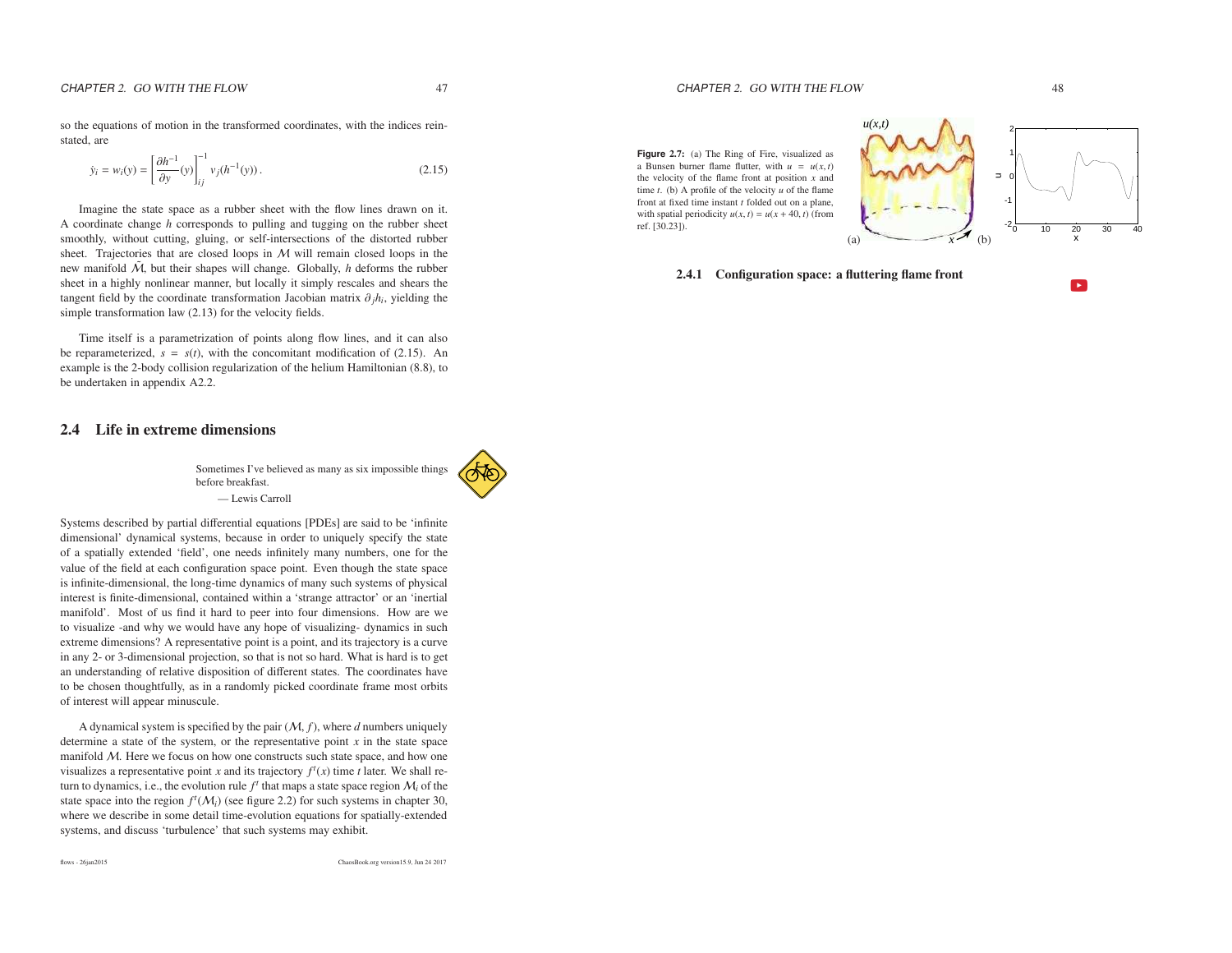Consider the flame front flutter of gas burning on your kitchen stove. Such 'Bunsen burner', invented by Göttingen chemistry prodigy Robert Bunsen in 1855, entered popular culture in 1963 as Johnny Cash *et al.* [2.2] "Ring of Fire". Its flame front instabilities are perhaps the most familiar example of <sup>a</sup> nonlinear system that exhibits 'turbulence' (or, more modestly, 'spatiotemporally chaotic behavior'): <sup>a</sup> typical configuration space (or the much abused word 'physical' space) visualization is sketched in figure 2.7. Its state can be described by the 'flame frontvelocity'  $u = u(x, t)$  on a periodic domain  $u(x, t) = u(x + L, t)$ .

Spatial, 'configuration' or 'physical' space visualization of <sup>a</sup> state of such system, figure 2.7, or <sup>a</sup> fixed time snapshot of velocity and vorticity fields in 3*D* Navier-Stokes, or <sup>a</sup> visualization of the flame front flutter in time, figure 2.8, or <sup>a</sup> time-evolving video of <sup>a</sup> fluid, <sup>o</sup>ffer little insight into detailed *dynamics* of such systems. To understand the dynamics, one must turn to the complementary, and often much more illuminating state space representations. In this context 'flow' refers to <sup>a</sup> *<sup>d</sup>*-dimensional flow in the dynamical state space, not the flow of <sup>a</sup> fluid, and 'velocity' to the state space tangent field  $\dot{x} = v(x)$ , not to the 3*D* configuration space fluid velocity field  $u(x, t) \in \mathbb{R}^3$ . A 'representative point' is a full specification of the state  $x \in M$  of the system, In today's experiments or numerical<br>simulations this is a set of anything from 16 to 10<sup>6</sup> numbers a complete snapshot simulations, this is a set of anything from 16 to 10<sup>6</sup> numbers, a complete snapshot of the flame front figure 2.7 or the state of volume of turbulent fluid in <sup>a</sup> pipe at an instant in time.

#### 2.4.2 Constructing <sup>a</sup> state space

Think globally, act locally. — Patrick Geddes

 $\bullet$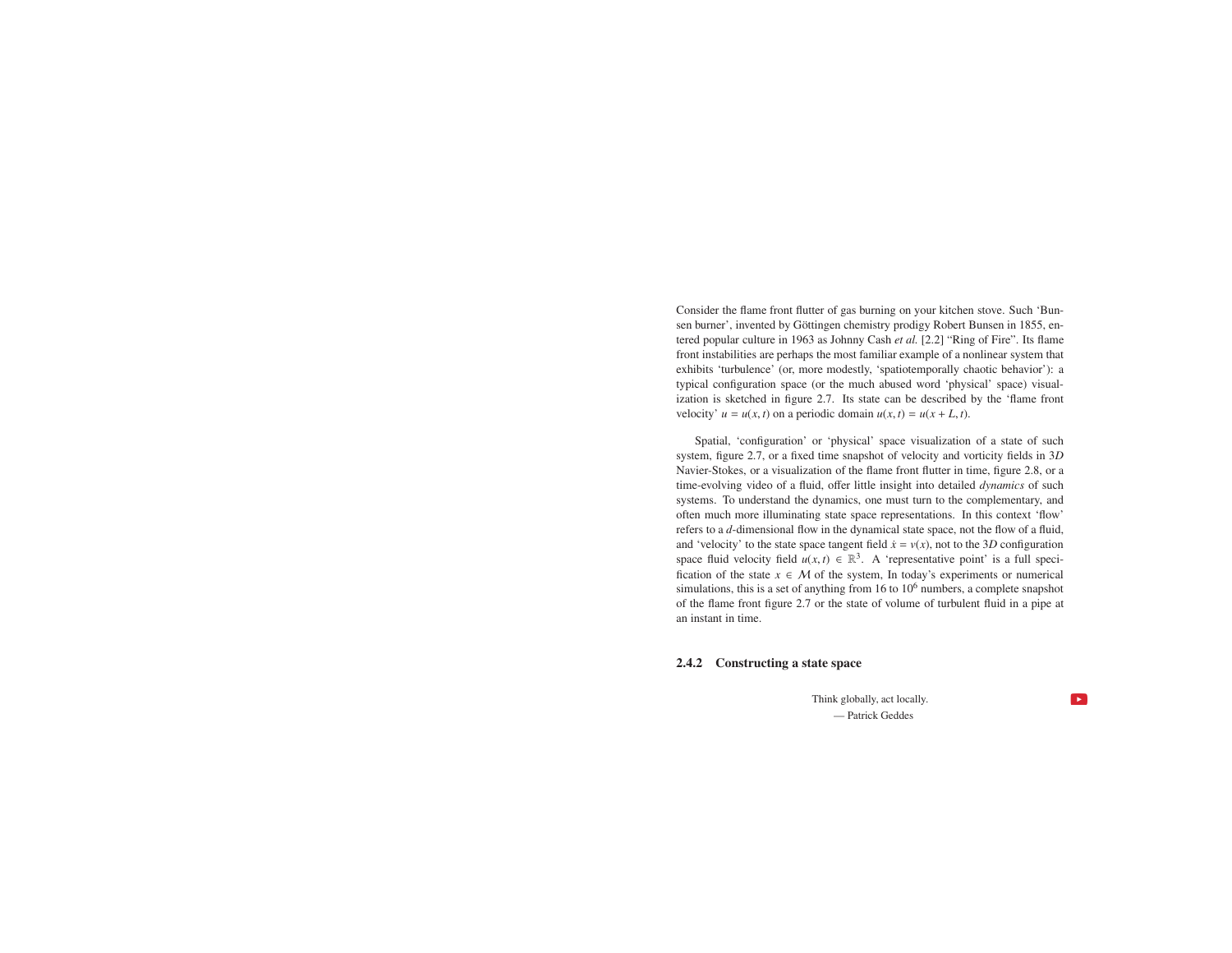At this juncture, our everyday, plumber's visual intuition actually interferes with dynamical visualization of state space of a spatially-extended systems: while the spatial dimension of the Ring of Fire is 1, its dimension as <sup>a</sup> dynamical system is<sup>∞</sup>. Absorbing this simple fact of life is the same rite of passage as going from the 1 degree of freedom quantum mechanical oscillator to the 'second quantization' of quantum field theory, with its infinitely many quantum oscillator degreesof freedom.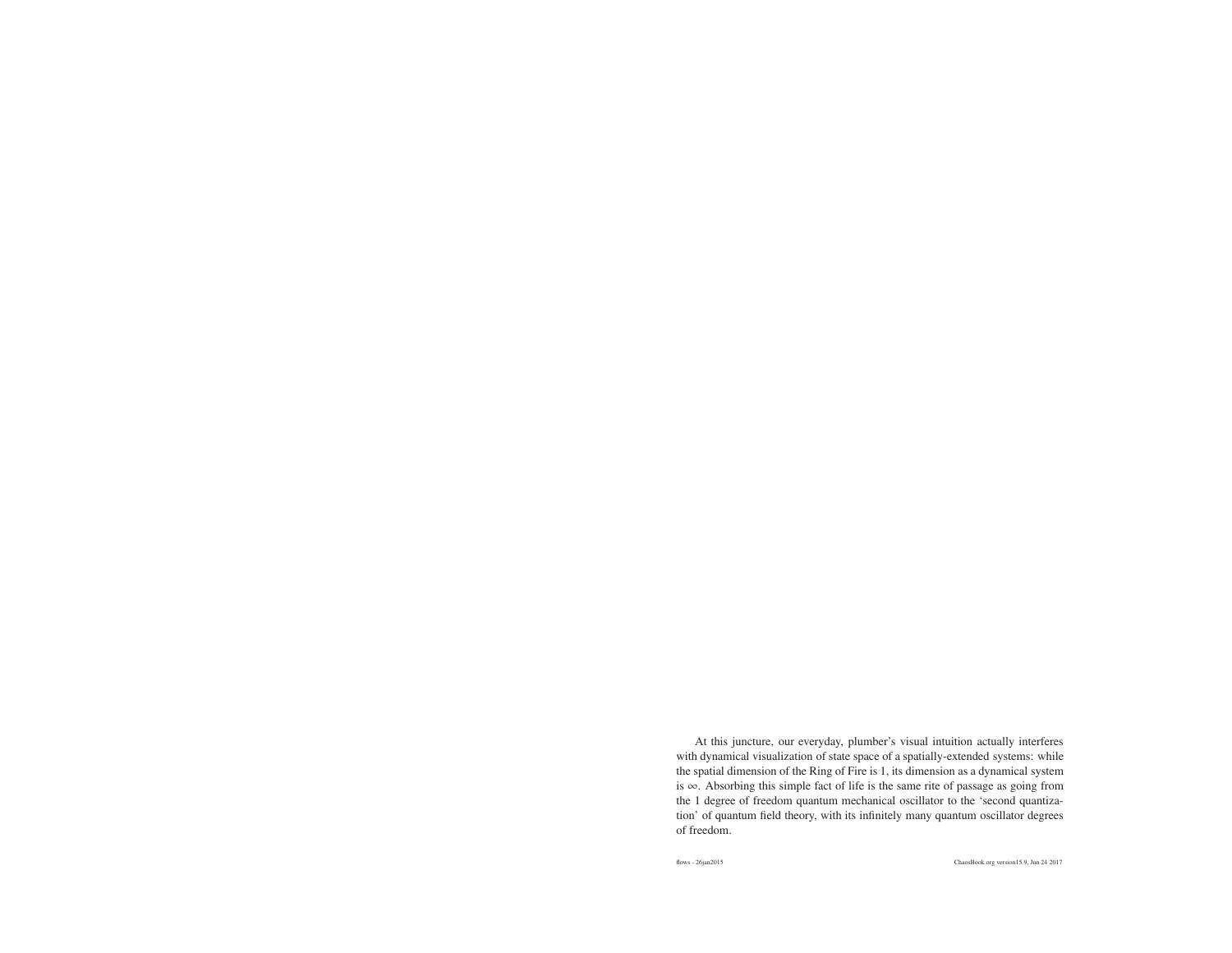$49$ 



**Figure** 2.8: <sup>A</sup> spatiotemporal <sup>p</sup>lot of the Ring of Fire "turbulent" solution, periodic domain $u(x, t) = u(x + 20\pi \sqrt{2}, t)$  is obtained by plotting the profile of figure 2.7 (b) for successive time instants (vertical axes). The color indicates the valueof *<sup>u</sup>* at <sup>a</sup> <sup>g</sup>iven position and instant in time (from

> To develop some intuition about such dynamics we turn to experiments, or numerical simulations, such as the Ring of Fire time evolution, figure 2.8. The first thing we note is that while the dynamics might be 'turbulent', for many such systems the long-time solutions tend to be smooth. That suggests that <sup>a</sup> discretization, perhaps aided by interpolations such as *<sup>n</sup>*-point spatial derivatives might <sup>g</sup>iveus <sup>a</sup> representation of the dynamics of reasonable accuracy.

> **Discrete mesh:** You can subdivide the configuration domain into a sufficiently fine discrete grid of *<sup>N</sup>* boxes, replace space derivatives in the governing equations by approximate discrete derivatives, and integrate <sup>a</sup> finite set of first order differential equations for the discretized spatial components  $u_j(t) = u(jL/N, t)$ , by any integration routine you trust. Most often that's the best you can do.

> The next thing we note is that the solutions for many physical systems of physical interest tend to be not only smooth, but also that the laws that govern them are invariant in form under operations such as translations. For example, in configuration space the fluttering flame front governing equations should beinvariant in their form under rotations, time translations, and reflection  $x \to -x$ , *u* <sup>→</sup> <sup>−</sup>*u*.

> **Spectral methods:** The spatial periodicity  $u(x, t) = u(x + L, t)$  then suggests that it might be convenient to work in the Fourier space,

$$
u(x,t) = \sum_{k=-\infty}^{+\infty} \tilde{u}_k(t) e^{iq_k x}, \qquad (2.16)
$$

where  $\tilde{u}_k = x_k + iy_k = |\tilde{u}_k|e^{i\phi_k}, q_k = 2\pi k/L, L$  is the domain size, *x* is the spatial coordinate and  $\tau$  is time. Thus a state of a spatially 1-dimensional extended system can described by an infinite set of complex Fourier coefficients  $\tilde{u}_k(t)$ . The velocity field *u*(*x*, *t*) is real, so  $\tilde{u}_k = \tilde{u}_{-k}^*$ , and we can replace the sum by an  $k \ge 0$  sum, with *<sup>u</sup>* writtan as its reflection-symmetric par<sup>t</sup> (sum of cosines) <sup>p</sup>lus its reflectionantisymmetric par<sup>t</sup> (sum of sines). This is an example of an infinite-dimensional*state space* alluded to on page 47, in this section's introduction. example 12.3

Intuitively the flame front is smooth, so Fourier coefficients  $\tilde{u}_k$  drop off fast with *k*, and truncations of (2.16) to finite numbers of terms can yield highly accurate states. In numerical computations this state space is truncated to <sup>a</sup> finite

ChaosBook.org version15.9, Jun <sup>24</sup> <sup>2017</sup>

number of real dimensions. For example, <sup>a</sup> state might be specified by 2*N* real Fourier coefficients, or 'computational degrees of freedom'

$$
x = (x_1, y_1, x_2, y_2, \dots, x_N, y_N)^T.
$$
 (2.17)

More sophisticated variants of such truncations are called in the literature *<sup>G</sup> ¨alerkin truncations*, or *<sup>G</sup> ¨alerkin projections*.

Once <sup>a</sup> trajectory is computed in Fourier space, we can recover and plot thecorresponding spatiotemporal pattern  $u(x, t)$  over the configuration space, as in figure 2.7 and figure 2.8, by inverting (2.16). Spatiotemporal patterns give us <sup>a</sup> qualitative picture of the flow and <sup>a</sup> physical intuition about the energetics of the flow, but no detailed dynamical information; for that, tracking the evolution in <sup>a</sup>high-dimensional state space is much more informative.

#### 2.4.3 State space, as visualized by dummies

This is dedicated to Student X— Professore Dottore Gatto Nero  $\mathbf{L}$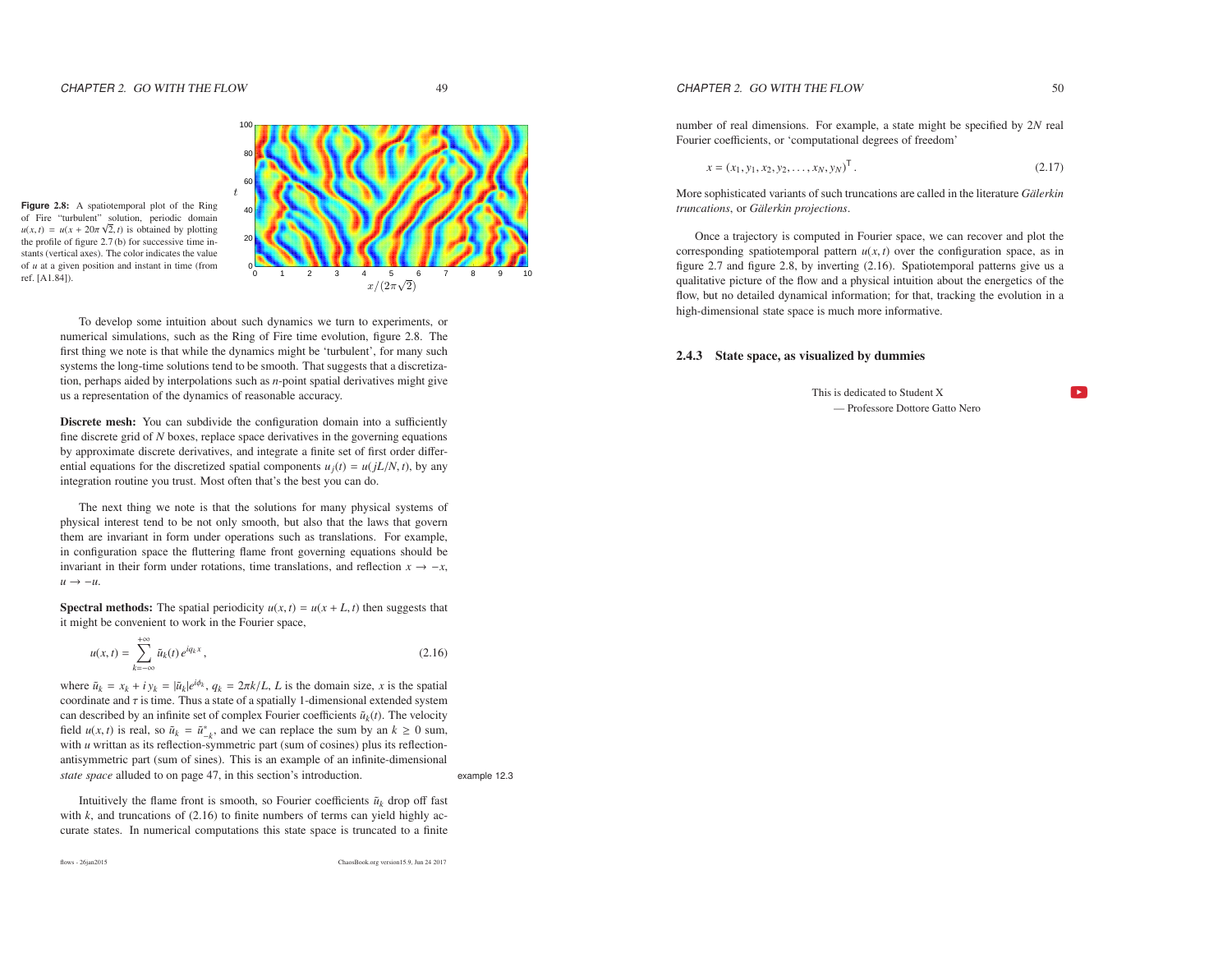So the simplest way to construct (in practice <sup>a</sup> finite dimensional approximationto) state space coordinates is by a discrete mesh  $u(x, t) \rightarrow u_j(t)$  or 'spectral' coef-<br>ficients  $u(x, t) \rightarrow \tilde{u}_i(t)$ . We shall refer to such coordinates as 'computational de ficients  $u(x, t) \to \tilde{u}_k(t)$ . We shall refer to such coordinates as 'computational de-<br>cross of freedom'. The same dynamics can look you different in different choices grees of freedom'. The same dynamics can look *very* di fferent in different choices of coordinates. And when we say that the dynamics is '61,506-dimensional', we mean that in order to capture <sup>a</sup> particular physical observable to so many significant digits of accuracy, we need at least 61,506 degrees of freedom.

The question is: how is one to look at such state space flow? The laziest thing to do is to examine the trajectory's projections onto any three computational degrees of freedom, let's say the first three Fourier modes  $(\tilde{u}_1, \tilde{u}_2, \tilde{u}_3)$ . Why would you do that? Well, that's what computer spews out. This won't do. Let's accep<sup>t</sup> that you do not know much about high dimensions, but you have been born someplace where they force you to watch grown men kick <sup>a</sup> ball, for hours onend. Your choice of  $(\tilde{u}_1, \tilde{u}_2, \tilde{u}_3)$  coordinates means that you (or the TV camera) are standing at <sup>a</sup> corner of the field. Far, far away, at the opposite end of the field, there is action - but you only see <sup>a</sup> few little moving silhouettes, and can hardlysee the ball.

Or, if you scholarly kind, and would rather while hours away evaluating <sup>Γ</sup> functions, here is <sup>a</sup> precise way of saying the same: chose <sup>a</sup> direction in <sup>a</sup> highdimensional state space, call it your basis vector  $e^{(1)}$ . Now pick a state **u** in state space at random. That gives you <sup>a</sup> second vector. What is the angle between these two vectors? The cosine of that angle you compute by evaluating the 'dot' product(or L2 norm)

$$
\langle \mathbf{u} | \mathbf{e}^{(1)} \rangle = \frac{1}{V} \int_{\Omega} dx \, \mathbf{u} \cdot \mathbf{e}^{(1)}, \quad ||\mathbf{u}||^2 = \langle \mathbf{u} | \mathbf{u} \rangle. \tag{2.18}
$$

flows - 26jan2015

ChaosBook.org version15.9, Jun <sup>24</sup> <sup>2017</sup>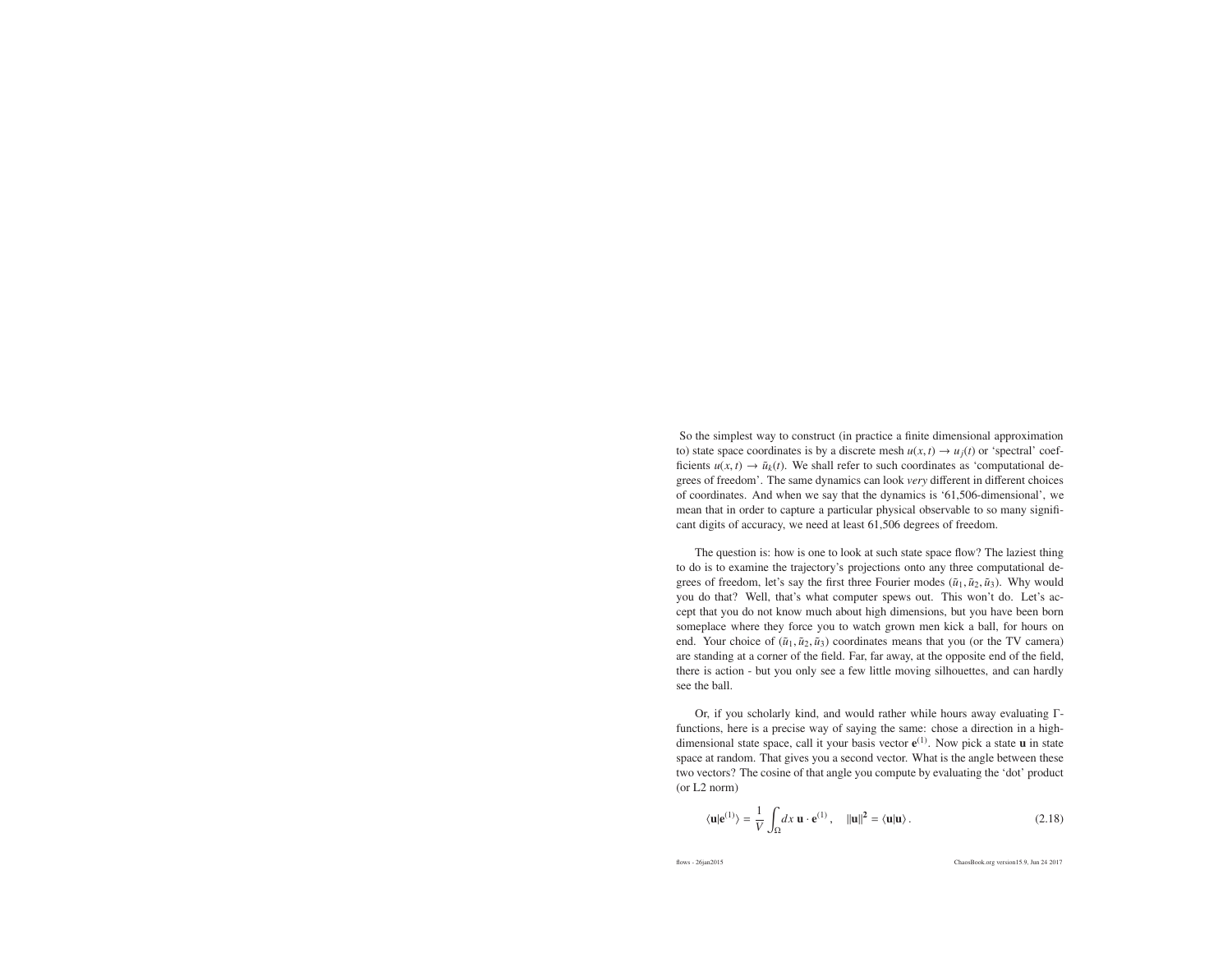Once you finish the exercise 2.11 you will know what every computer scientist exercise 2.11knows: the expectation value of the angle between any two high-dimensionalvectors picked at random is 90<sup>o</sup>, with a very small variance. In other words, in high dimension and with <sup>a</sup> random coordinate system, every distant silhouette is vanishingly small. And your lazy  $(\tilde{u}_1, \tilde{u}_2, \tilde{u}_3)$  coordinates are a random choice, the turbulent state might require  $10<sup>5</sup>$  such coordinates to be accurately resolved.

So, if you were <sup>a</sup> referee, or <sup>a</sup> cameraman, would your really just stand there, in the far corner of the field?

#### 2.4.4 Exact state-space portraiture: go where the action is

#### (J.F. Gibson and P. Cvitanović)

You are interested into dynamics and especially the recurrent dynamics, so cross the field, and identify, by long-time numerical simulations or other means, prominent states that characterize the observed recurrent coherent structures of interest to you. If you form <sup>a</sup> basis set from them, and project the evolving state *<sup>x</sup>*(*t*) onto this basis, coordinates so formed will capture close recurrences to thesestates. That is, form orthonormal basis functions  $\{e^{(1)}, e^{(2)}, \ldots, e^{(n)}\}$  from a set of linearly independent fluid states and produce a state space trajectory. linearly independent fluid states and produce <sup>a</sup> state-space trajectory

$$
x(t) = (x_1(t), x_2(t), \cdots, x_n(t), \cdots), \qquad x_n(t) = \langle \mathbf{u}(t) | \mathbf{e}^{(n)} \rangle
$$
 (2.19)

in the  ${e^{(n)}}$  coordinate frame. The projection of the trajectory can be viewed in any of the 2*d* planes { $e^{(m)}$ ,  $e^{(n)}$ } or in 3*d* perspective views { $e^{(\ell)}$ ,  $e^{(m)}$ ,  $e^{(n)}$ }. The dimensionality is lower than the full state space, so in such projections trajectories can appear to cross. It is important to understand that this is low-dimensional *visualization*, not low-dimensional *modeling*, <sup>a</sup> truncation to fewer computational degrees of freedom. The dynamics are computed with fully-resolved direct numerical simulations and projected onto basis sets to produce low-dimensional statespace portraits, tailored to specific purposes and specific regions of state space. The resulting portraiture depends on the *<sup>p</sup>hysical states* involved and not on the choice of <sup>a</sup> numerical representation. The portraits reveal dynamical informationvisually, providing insight into dynamics that can guide further analysis.

There is an infinity of possible basis sets, but two types of bases appear particularly natural: (a) <sup>a</sup> global basis, determined by <sup>a</sup> set of dynamically important states, or (b) <sup>a</sup> local basis, defined, for example, in terms of <sup>a</sup> <sup>g</sup>iven equilibriumand its linear stability eigenvectors. Section 4.8

With this road map in hand, we can take <sup>a</sup> stroll through the state space of <sup>a</sup> spatiotemporally turbulent flow. Like many dynamical narratives, this might turn into <sup>a</sup> long trek through unfamiliar landscapes with many landmarks of localinterest. It is amazing that such a promenade is possible even in 10<sup>5</sup> dimensions. But <sup>a</sup> detailed road map is <sup>a</sup> necessary prerequisite for solving at least three of your outstanding problems: (a) uncovering the interrelations between (in principleinfinite number of) unstable invariant solutions of <sup>a</sup> turbulent flow, (b) <sup>a</sup> partition

ChaosBook.org version15.9, Jun <sup>24</sup> <sup>2017</sup>

 $W$  52

 $\overline{a}$ 

of state space is <sup>a</sup> needed for <sup>a</sup> systematic exploration of turbulent dynamics, and (c) linear stability eigenvectors and their unstable-manifold continuations will be needed to control and chaperon <sup>a</sup> given spatiotemporal state to <sup>a</sup> desired target state.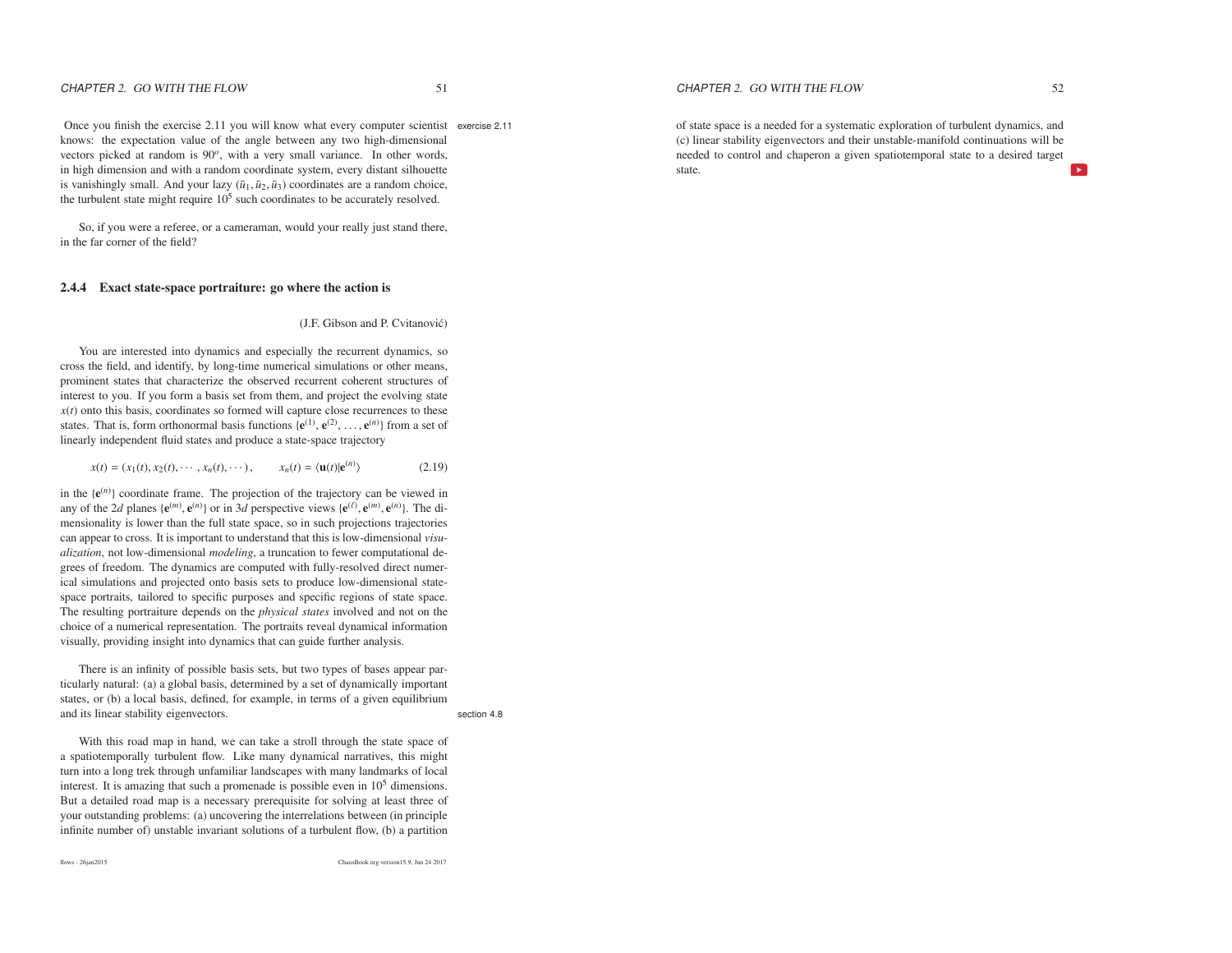In summary, when dealing with spatiotemporally extended systems, you'll need dual vision - you will have to think both in the *configuration space*, and inthe *state space*. We will return to how this works in sect. 30.5.

# 2.5 Computing trajectories



On two occasions I have been asked [by members of Parliament], 'Pray, Mr. Babbage, if you pu<sup>t</sup> into the machine wrong figures, will the right answers come out?' I am not able rightly to apprehend the kind of confusion of ideasthat could provoke such <sup>a</sup> question. — Charles Babbage

You have not learned dynamics unless you know how to integrate numerically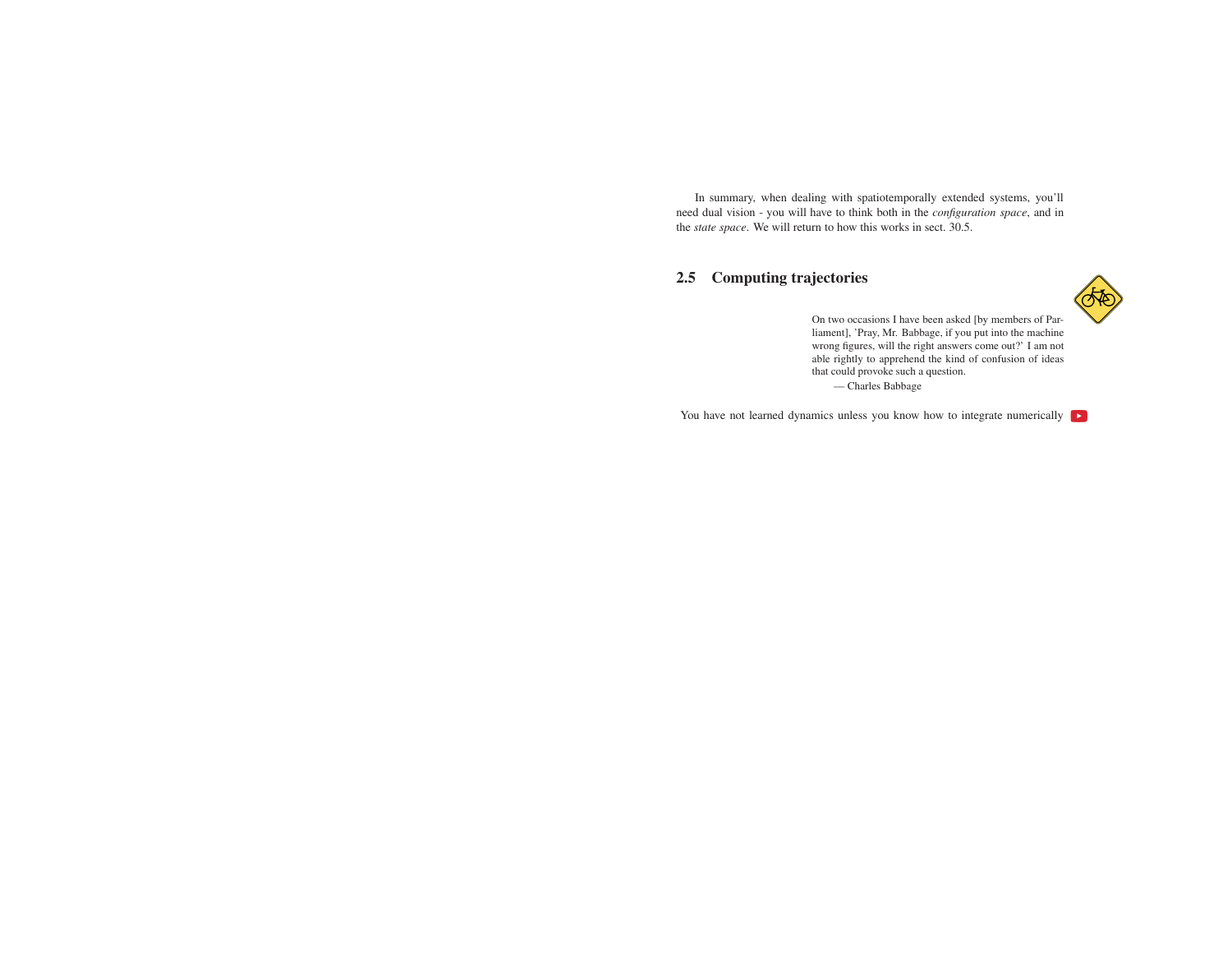whatever dynamical equations you face. Sooner or later, you need to implement some finite time-step prescription for integration of the equations of motion (2.7). The simplest is the Euler integrator which advances the trajectory by  $\delta \tau \times$  velocity at each time step:

$$
x_i \to x_i + v_i(x) \delta \tau. \tag{2.20}
$$

This might suffice to ge<sup>t</sup> you started, but as soon as you need higher numerical ac curacy, you will need something better. There are many excellent reference texts and computer programs that can help you learn how to solve differential equations numerically using sophisticated numerical tools, such as pseudo-spectral methods or implicit methods. If <sup>a</sup> 'sophisticated' integration routine takes days and gob- exercise 2.6bles up terabits of memory, you are using brain-damaged high level software. Try writing <sup>a</sup> few lines of your own Runge-Kutta code in some mundane everyday language. While you absolutely need to master the requisite numerical methods, exercise 2.7 this is neither the time nor the place to expound upon them; how you learn them is your business. And if you have developed some nice routines for solving problems exercise 2.9in this text or can point another student to some, let us know.

# exercise 2.10

# **Resum ´ e´**

Start from <sup>a</sup> state space point and evolve it for <sup>a</sup> finite time, you trace out its *trajectory*. Evolve it forward and backward for infinite time, you ge<sup>t</sup> the *orbit*, the set of all states reachable by evolution from <sup>a</sup> given state space point. An orbit is <sup>a</sup> time-invariant notion: time evolution marches points along it, but the set itselfdoes not change. The *flow* describes the time evolution of all state space points,

flows - 26jan2015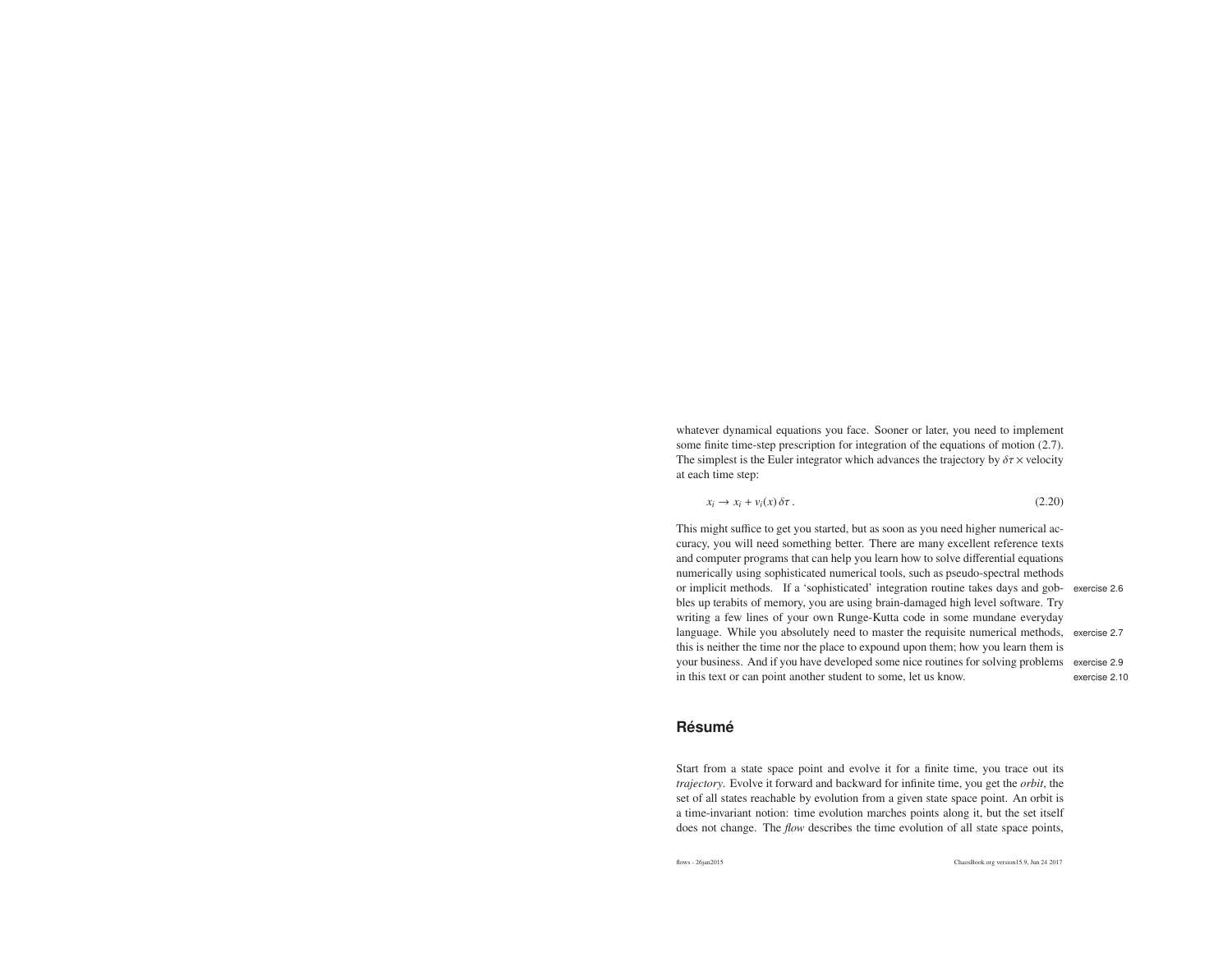i.e., the totality of all orbits: the evolution law *<sup>f</sup>* turns the state space into <sup>a</sup> bowl of spaghetti, with each individual spaghetto an orbit.

Chaotic dynamics with <sup>a</sup> low-dimensional attractor can be visualized as <sup>a</sup> succession of nearly periodic but unstable motions. In the same spirit, turbulence in spatially extended systems can be described in terms of recurrent spatiotemporal patterns. Pictorially, dynamics drives <sup>a</sup> given spatially extended system through <sup>a</sup> repertoire of unstable patterns; as we watch <sup>a</sup> turbulent system evolve, every so often we catch <sup>a</sup> glimpse of <sup>a</sup> familiar pattern. For any finite spatial resolution and finite time, the system follows approximately <sup>a</sup> pattern belonging to <sup>a</sup> finite repertoire of possible patterns. The long-term dynamics can be thought of as <sup>a</sup> walk through the space of such patterns. Recasting this image into mathematics isthe subject of this book.

The state-space portraits are *dynamically intrinsic*, since the projections are defined in terms of solutions of the equations of motion, and *representation independent*, since the L2 product (2.18) is independent of the numerical representation. The method can be applied to any high-dimensional dissipative flow. Production of state-space portraits requires numerical data of configuration space fields evolving in time (obtained obtained from simulation or experiment), estimates of important physical states (such as equilibria and their linear stability eigenfunctions), and <sup>a</sup> method of computing the inner product between velocityfields over the physical domain.

## **Commentary**

**Remark** 2.1 'State space' or 'phase space?' In ChaosBook, *state space* is the set of admissible states in <sup>a</sup> general *d*- or<sup>∞</sup>-dimensional dynamical system. The term *<sup>p</sup>hase space* is reserved for Hamiltonian state spaces of <sup>2</sup>*<sup>D</sup>*-dimensions, where*D* is the number of Hamiltonian degrees of freedom. If the state space is <sup>a</sup> continuous smooth manifold much of the literature [2.4, A1.72] refers to it as 'phase space,' but we find the control engineering usage sharper: in the state space (or 'time-domain') description of an autonomous physical system, the state of the system is represented as <sup>a</sup> vector within the 'state space,' space whose axes are the state variables, and the evolution of <sup>a</sup> state is <sup>g</sup>iven by differential equations which are first-order in time. Hopf [2.6] would refer to such <sup>a</sup> state as an 'instantaneous phase' of the system obeying <sup>a</sup> 'differential law of the phase motion'. The distinction made here is needed in <sup>a</sup> text where one treats deterministic dynamical systems, stochastic systems and quantum-mechanical systems. The term 'phase' has <sup>a</sup> precise meaning in wave mechanics, quantum mechanics and dynamics of integrable systems at the heart of Hamilton's formulation of Newtonian mechanics, while 'state space' is more descriptive of the way the notion is used in the general theory of dynamical systems. Further confusion arises when prefix spatio- as in 'spatiotemporal' is used in reference to states extended in the (1, 2, or 3-dimensional) physical configuration space. They may exhibit spatial wave-like behaviors, but their *state space* is <sup>∞</sup>-dimensional.

Much of the literature denotes the vector field in <sup>a</sup> first order differential equation(2.7) by  $f(x)$  or  $F(x)$  or even  $X(x)$ , and its integral for time *t* by the 'time-*t* forward map' or 'flow map'  $x(x_0, t) = \Phi(x_0, t)$ , or  $\phi_t(x_0)$ , or something else. Here we treat maps and

flows - 26jan2015

ChaosBook.org version15.9, Jun <sup>24</sup> <sup>2017</sup>

flows - 26jan2015

ChaosBook.org version15.9, Jun <sup>24</sup> <sup>2017</sup>

flows on an equal footing, and we save Greek letters for matters quantum-mechanical. Wereserve the notation  $f'(x)$  for *maps* such as (2.9) and refer to a state space velocity *vector field* as  $v(x)$ . We come to regret this choice very far into the text, only by the time we delve into Navier-Stokes equations.

CHAPTER 2. GO WITH THE FLOW

**Remark 2.2** Rössler and Duffing flows. The Duffing system (2.21) arises in the study of electronic circuits [2.7]. The Rössler flow (2.27) is the simplest flow which exhibits many of the key aspects of chaotic dynamics. It was introduced in ref. [2.8] as <sup>a</sup> set of equations describing no particular physical system, but capturing the essence of Lorenzchaos in the most simple of smooth flows. Otto Rössler, a man of classical education, was inspired in this ques<sup>t</sup> by that rarely cited grandfather of chaos, Anaxagoras (456 B.C.). This and references to earlier work can be found in refs. [2.9, 2.10, 2.11]. We recommend in particular the inimitable Abraham and Shaw illustrated classic [14.23] for its beautifulsketches of many flows, including the Rössler flow. Timothy Jones [2.13] has a number of interesting simulations on <sup>a</sup> Drexel website.

**Remark** 2.3 Lorenz equation. The Lorenz equation (2.22) is the most celebrated early illustration of "deterministic chaos" [A1.72] (but not the first - that honor goes to Dame Cartwright [A1.5]). Lorenz's paper, which can be found in reprint collections refs. [23.5, 3.8], is <sup>a</sup> pleasure to read, and it is still one of the best introductions to the physics motivating such models (read more about Lorenz here). The equations, <sup>a</sup> set ofODEs in  $\mathbb{R}^3$ , exhibit strange attractors. W. Tucker [28.28, 28.29, 28.30] has proven rigor- ously via interval arithmetic that the Lorenz attractor is strange for the original parameters (no stable orbits) and that it has <sup>a</sup> long stable periodic orbit for slightly different parameters. In contrast to the hyperbolic strange attractors such as the weakly perturbed cat map, the Lorenz attractor is structurally unstable. Frøyland [2.21] has <sup>a</sup> nice brief discussion of Lorenz flow. Frøyland and Alfsen [2.22] plot many periodic and heteroclinic orbits of the Lorenz flow; some of the symmetric ones are included in ref. [2.21]. Guckenheimer-Williams [2.23] and Afraimovich-Bykov-Shilnikov [2.24] <sup>o</sup>ffer an in-depth discussion of the Lorenz equation. The most detailed study of the Lorenz equation was undertaken by Sparrow [2.25]. For <sup>a</sup> geophysics derivation, see Rothman course notes [2.26]. For <sup>a</sup>physical interpretation of  $\rho$  as "Rayleigh number," see Jackson [2.27] and Seydel [2.28]. The Lorenz truncation to 3 modes is so drastic that the model bears no relation to the geophysical hydrodynamics problem that motivated it. For detailed pictures of Lorenz invariant manifolds consult Vol II of Jackson [2.27] and "Realtime visualization of invariantmanifolds" by Ronzan. The Lorenz attractor is <sup>a</sup> very thin fractal – as we saw, stable manifold thickness is of the order 10−4 – whose fractal structure has been accurately resolved by D. Viswanath [2.29, 2.30]. If you wonder what analytic function theory has to say about Lorenz, check ref. [2.31]. Refs. [2.32, 2.33] might also be of interest. (continuedin remark 11.1)

**Remark** 2.4In sect. 1.3.1 we have stated that a deterministic system exhibits 'chaos' if its orbits are locally unstable (positive Lyapunov exponent) and globally mixing (positive entropy). In sect. 6.2 we shall define Lyapunov exponents and discuss their evaluation, but already at this point it would be handy to have <sup>a</sup> few quick numerical methods to diagnose chaotic dynamics. Laskar's *frequency analysis* method [2.34] is useful for extracting quasi-periodic and weakly chaotic regions of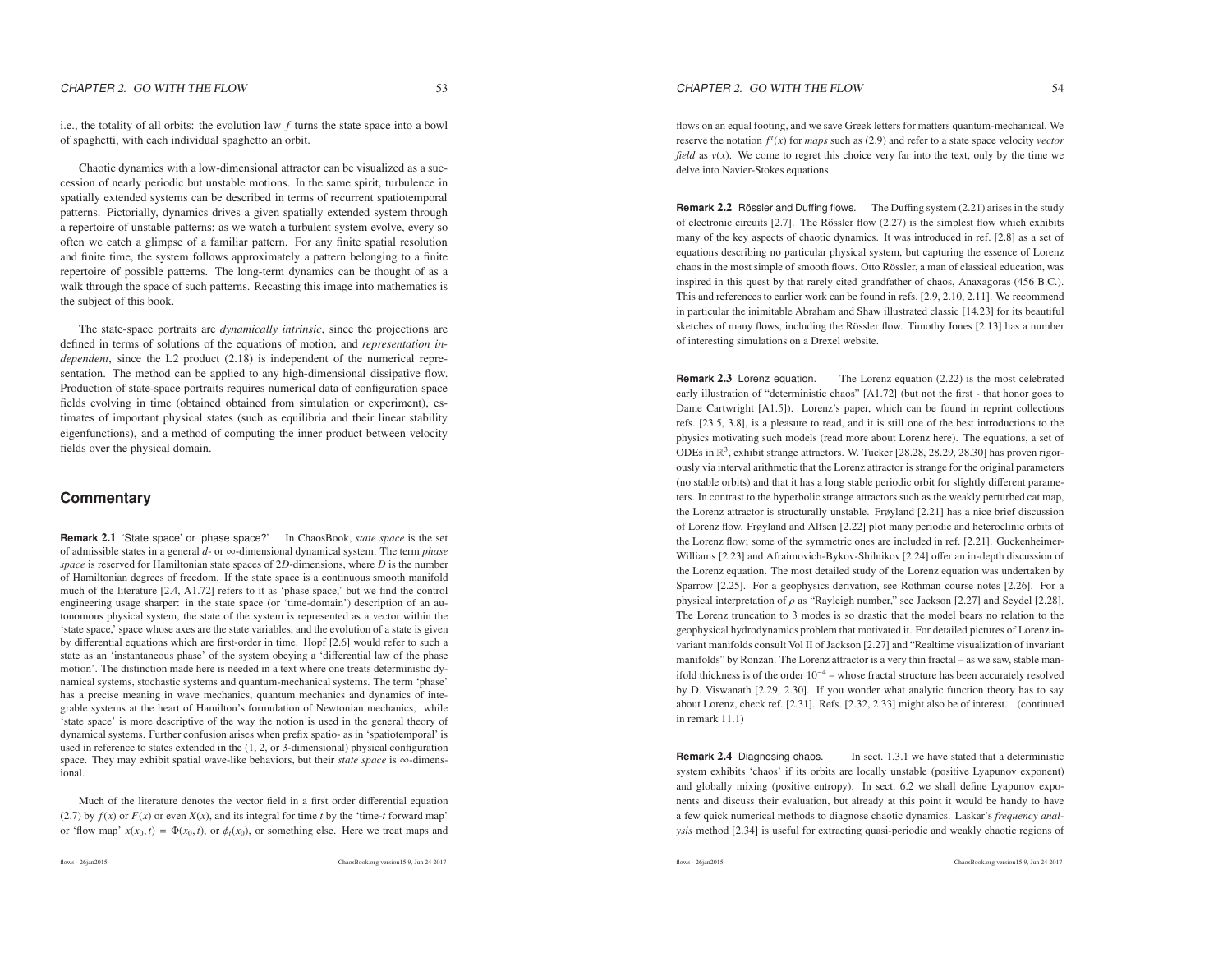state space in Hamiltonian dynamics with many degrees of freedom. For pointers to othernumerical methods, see ref. [2.35].

**Remark** 2.5 High-dimensional flows and their visualizations. Dynamicist's vision of turbulence was formulated by Eberhard Hopf in his seminal 1948 paper [2.4], see appendix A1.5. Much about high-dimensional state spaces is counterintuitive. The litera- appendix A1.5ture on why the expectation value of the angle between any two high-dimensional vectors picked at random is 90*<sup>o</sup>* is mostly about spikey spheres: see the draft of the Hopcroft and Kannan [2.36] book and Ravi Kannan's course; lecture notes by Hermann Flaschka on *Some geometry in high-dimensional spaces*; Wegman and Solka [2.37] visualizations of high-dimensional data; Spruill paper [2.38]; <sup>a</sup> lively mathoverflow.orgthread on "Intuitivecrutches for higher dimensional thinking."

The 'good' coordinates, introduced in ref. [30.5] and described here are akin in spirit to the low-dimensional projections of the POD modeling [A1.73], in that both methods aim to capture key features and dynamics of the system in just <sup>a</sup> few dimensions. But the method described here is very different from POD in <sup>a</sup> key way: we construct basis sets from *exact solutions of the fully-resolved dynamics* rather than from the empirical eigenfunctions of the POD. Exact solutions and their linear stability modes (a) characterize the spatially-extended states precisely, as opposed to the truncated expansions of the POD, (b) allow for different basis sets and projections for different purposes and different regions of state space, (c) our low-dimensional projections are not meant to sugges<sup>t</sup> lowdimensional ODE models; they are only visualizations, every point in these projections isstill <sup>a</sup> point the full state space, and (d) the method is not limited to Fourier mode bases.

(J.F. Gibson and P. Cvitanović)

**Remark** 2.6 Dynamical systems software: J.D. Meiss [2.41] has maintained for many years *Sci.nonlinear FAQ* which is now in par<sup>t</sup> superseded by the SIAM Dynamical Systems website www.dynamicalsystems.org. The website glossary contains mostof Meiss's FAQ plus new ones, as well as an up-to-date software list [2.42] with links to DSTool, xpp, AUTO, etc.. Springer on-line *Encyclopaedia of Mathematics* maintains links to dynamical systems software packages on eom.springer.de/D/d130210.htm. Kuznetsov [2.43] Appendix D.9 gives an exhaustive overview of software available in 2004. (see also remark 15.1)

#### 2.6 Examples

10. Try to leave out the par<sup>t</sup> that readers tend to skip. — Elmore Leonard's Ten Rules of Writing.

The reader is urged to study the examples collected at the ends of chapters. If you want to return back to the main text, click on [click to return] pointer on themargin.

**Example 2.1 A 2-dimensional vector field**  $v(x)$ : A simple example of a flow is afforded by the unforced Duffing system

$$
\dot{x}(t) = y(t) \n\dot{y}(t) = -0.15 y(t) + x(t) - x(t)^3
$$
\n(2.21)

plotted in figure 2.4. The velocity vectors are drawn superimposed over the configuration coordinates (*x*(*t*), *<sup>y</sup>*(*t*)) of state space <sup>M</sup>, but they belong to <sup>a</sup> different space, the tangent bundle  $\mathrm{T}\mathcal{M}$ .

**Example** 2.2 **Lorenz strange attractor:** Edward Lorenz arrived at the equation

$$
\dot{x} = v(x) = \begin{bmatrix} \dot{x} \\ \dot{y} \\ \dot{z} \end{bmatrix} = \begin{bmatrix} \sigma(y - x) \\ \rho x - y - xz \\ xy - bz \end{bmatrix}
$$
\n(2.22)

by a drastic simplification of the Rayleigh-Benard flow. Lorenz fixed  $\sigma = 10$ ,  $b = 8/3$ , and varied the "Rayleigh number" <sup>ρ</sup>. For <sup>0</sup> <sup>&</sup>lt; <sup>ρ</sup> <sup>&</sup>lt; <sup>1</sup> the equilibrium *EQ*<sup>0</sup> <sup>=</sup> (0, <sup>0</sup>, 0) at the origin is attractive. At  $\rho = 1$  it undergoes a pitchfork bifurcation into a pair of equilibria at $t$  remark 2.3

$$
x_{EQ_{1,2}} = (\pm \sqrt{b(\rho - 1)}, \pm \sqrt{b(\rho - 1)}, \rho - 1),
$$
\n(2.23)

We shall not explore the Lorenz flow dependence on the  $\rho$  parameter in what follows, but here is <sup>a</sup> brief synopsis: the *EQ*<sup>0</sup> <sup>1</sup>-dimensional unstable manifold closes into <sup>a</sup>homoclinic orbit at ρ = 13.56 . . . . Beyond that, an infinity of associated periodic orbits<br>are generated until ρ = 24.74 . . . where EΩ, s undergo a Honf bifurcation are generated, until  $\rho = 24.74\dots$ , where  $EQ_{1,2}$  undergo a Hopf bifurcation.

All computations that follow will be performed for the Lorenz parameter choice $\sigma = 10, b = 8/3, \rho = 28$  . For these parameter values the long-time dynamics is confined<br>to the strange attractor depicted in figure 2.5, and the positions of its equilibria are to the strange attractor depicted in figure 2.5, and the positions of its equilibria are click to return: p. ??marked in figure 11.2. (continued in example 3.4)

**Example** 2.3 **Rossler strange attractor: ¨** The Duffing flow of figure 2.4 is bit of <sup>a</sup> bore–every orbit ends up in one of the two attractive equilibrium points. Let's construct <sup>a</sup> flow that does not die out, but exhibits <sup>a</sup> recurrent dynamics. Start with <sup>a</sup> harmonicoscillator

$$
\dot{x} = -y, \qquad \dot{y} = x. \tag{2.24}
$$

The solutions are *reit*, *re*<sup>−</sup>*it*, and the whole *<sup>x</sup>*-*<sup>y</sup>* plane rotates with constant angular velocity  $\dot{\theta} = 1$ , period  $T = 2\pi$ . Now make the system unstable by adding

$$
\dot{x} = -y, \qquad \dot{y} = x + ay, \qquad a > 0,
$$
\n(2.25)

$$
flows - 26ian 2015
$$

ChaosBook.org version15.9, Jun <sup>24</sup> <sup>2017</sup>

flows - 26jan2015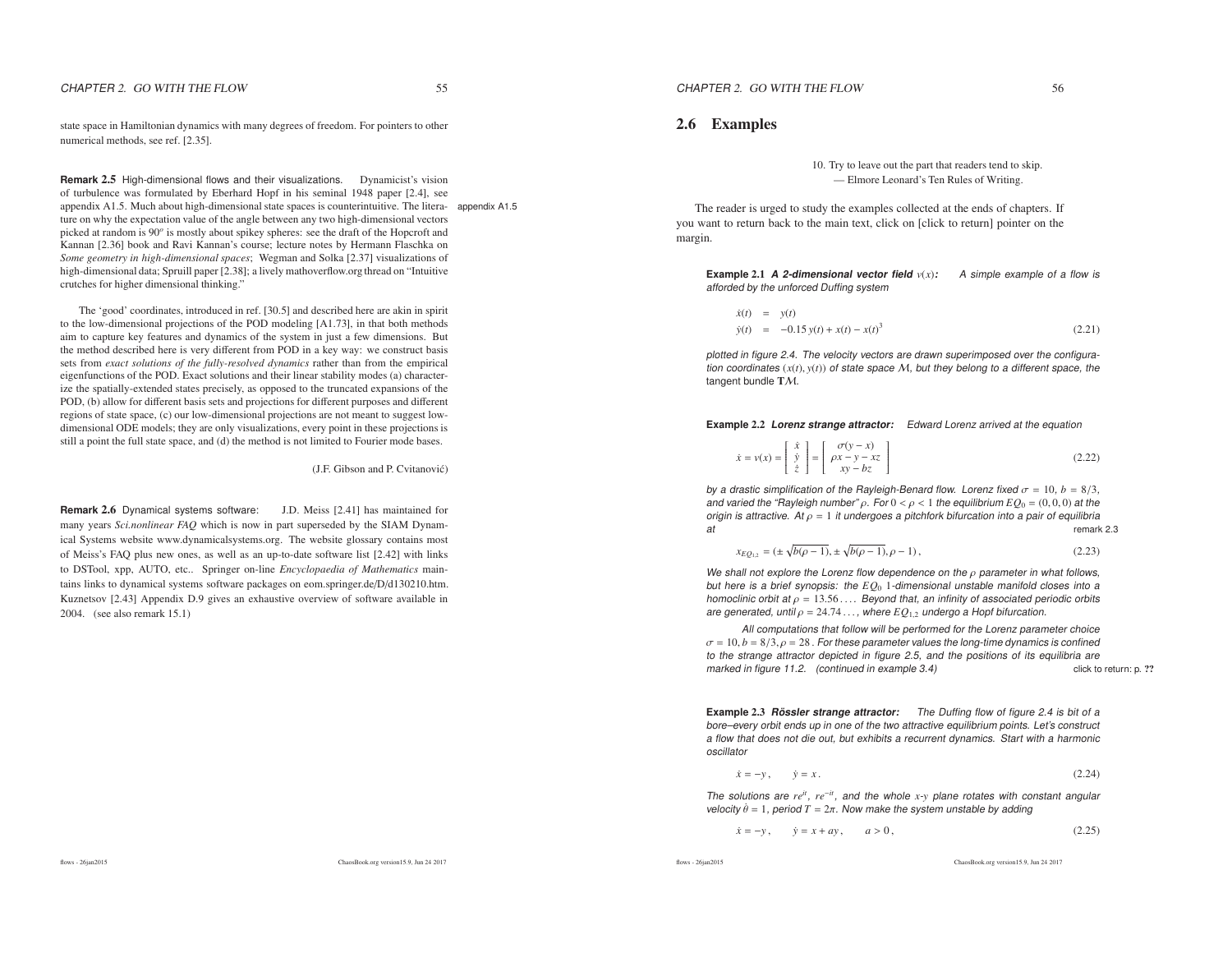or, in radial coordinates,  $\dot{r} = ar \sin^2 \theta$ ,  $\dot{\theta} = 1 + (a/2) \sin 2\theta$ . The plane is still rotating with the same average angular velocity, but trajectories are now spiraling out. Any flow in the plane either escapes, falls into an attracting equilibrium point, or converges to <sup>a</sup> limit cycle. Richer dynamics requires at least one more dimension. In order to prevent the trajectory from escaping to <sup>∞</sup>, kick it into 3rd dimension when *<sup>x</sup>* reaches some value *<sup>c</sup>* by adding

$$
\dot{z} = b + z(x - c), \qquad c > 0. \tag{2.26}
$$

As *<sup>x</sup>* crosses *<sup>c</sup>*, *<sup>z</sup>* shoots upwards exponentially, *<sup>z</sup>* <sup>≃</sup> *<sup>e</sup>*(*<sup>x</sup>*−*<sup>c</sup>*)*<sup>t</sup>*. In order to bring it back, start decreasing *<sup>x</sup>* by modifying its equation to

*x*˙ <sup>=</sup> <sup>−</sup>*<sup>y</sup>* <sup>−</sup> *<sup>z</sup>*.

Large *<sup>z</sup>* drives the trajectory toward *<sup>x</sup>* <sup>=</sup> <sup>0</sup>; there the exponential contraction by *<sup>e</sup>*<sup>−</sup>*ct* kicks in, and the trajectory drops back toward the *<sup>x</sup>*-*<sup>y</sup>* plane. This frequently studied example of an autonomous flow is called the Rössler flow

$$
\dot{x} = -y - z \n\dot{y} = x + ay \n\dot{z} = b + z(x - c), \qquad a = b = 0.2, \quad c = 5.7
$$
\n(2.27)

(for definitiveness, we fix the parameters  $a, b, c$  in what follows). The systemeicase 2.8 simple as they get–it would be linear, were it not for the sole bilinear term *zx*. Even for so 'simple' <sup>a</sup> system the nature of long-time solutions is far from obvious.

There are two repelling equilibrium points (2.8):

$$
x_{\pm} = \left(\frac{1}{2} \pm \frac{1}{2} \sqrt{1 - 4ab/c^2}\right)(c, -c/a, c/a)
$$
  
\n
$$
x_{-} \approx (ab/c, -b/c, b/c), \qquad x_{+} \approx (c, -c/a, c/a)
$$
  
\n
$$
(x_{-}, y_{-}, z_{-}) = (0.0070, -0.0351, 0.0351)
$$
  
\n
$$
(x_{+}, y_{+}, z_{+}) = (5.6929, -28.464, 28.464)
$$
 (2.28)

One is close to the origin by construction. The other, some distance away, exists because the equilibrium condition has <sup>a</sup> 2nd-order nonlinearity.

To see what solutions look like in general, we need to resort to numerical integration. A typical numerically integrated long-time trajectory is sketched in figure 2.6 (see also figure 14.7 (a)). Trajectories that start out sufficiently close to the origin seem to converge to <sup>a</sup> strange attractor. We say 'seem' as there exists no proof that such an attractor is asymptotically aperiodic–it might well be that what we see is but <sup>a</sup> long transient on <sup>a</sup> way to an attractive periodic orbit. For now, accept that figure 2.6 andsimilar figures in what follows are examples of 'strange attractors.'

The Rössler flow is the simplest flow which exhibits many of the key aspects of chaotic dynamics; we shall use it and the 3-pinball (see chapter 9) systems throughout ChaosBook to motivate introduction of Poincaré sections, return maps, symbolic dynamics, cycle expansions, and much else. Rössler flow is integrated in exercise 2.7, its equilibria are determined in exercise 2.8, its Poincaré sections constructed in exercise 3.1, and the corresponding return Poincaré map computed in exercise 3.2. Its volume contraction rate is computed in exercise 4.3, its topology investigated in exer $c$ ise 4.4, the shortest Rössler flow  $c$ y $c$ les are  $\emph{compute}$  and tabulated in exer $\emph{cise}$  7.1, and its Lyapunov exponents evaluated in exercise 6.4. (continued in exercise 2.8 and(R. Paškau**sicas)** return: p. ?? example 3.3)

ChaosBook.org version15.9, Jun <sup>24</sup> <sup>2017</sup>

#### **EXERCISES**

The exercises that you should do have **underlined titles**. The rest (**smaller type**) are optional. Difficult problems are marked by any number of \*\*\* stars.

### **Exercises**

2.1. Orbits do not intersect. An orbit in the state space  $M$ is the set of points one gets by evolving  $x \in M$  forwards and backwards in time: and backwards in time:

 $M_x = \{y \in \mathcal{M} : f^t(x) = y \text{ for } t \in \mathbb{R}\}.$ 

Show that if two trajectories intersect, then they are thesame curve.

2.2. **Evolution as a group.** The trajectory evolution  $f^t$  is <sup>a</sup> one-parameter semigroup, where (2.4)

 $f^{t+s} = f^t \circ f^s$ .

Show that it is <sup>a</sup> commutative semigroup.

In this case, the commutative character of the semigroup of evolution functions comes from the commutative character of the time parameter under addition. Canyou think of any other semigroup replacing time?

- 2.3. Almost ODE's.
	- (a) Consider the point *<sup>x</sup>* on <sup>R</sup> evolving according  $\dot{x} = e^{\dot{x}}$ . Is this an ordinary differential equation?
	- (b) Is  $\dot{x} = x(x(t))$  an ordinary differential equation?
	- (c) What about  $\dot{x} = x(t+1)$  ?
- 2.4. All equilibrium points are fixed points. Show that <sup>a</sup> point of <sup>a</sup> vector field *<sup>v</sup>* where the velocity is zero is <sup>a</sup> fixed point of the dynamics  $f^t$ .
- 2.5. Gradient systems. Gradient systems (or 'potential problems') are <sup>a</sup> simple class of dynamical systems for which the velocity field is given by the gradient of anauxiliary function, the 'potential'  $\phi$

 $\dot{x} = -\nabla \phi(x)$ 

where  $x \in \mathbb{R}^d$ , and  $\phi$  is a function from that space to the reals <sup>R</sup>.

- (a) Show that the velocity of the particle is in the direction of most rapid decrease of the function  $\phi$ .
- (b) Show that all extrema of  $\phi$  are fixed points of the flow.

exerFlows - 23jan2015

- (c) Show that it takes an infinite amount of time forthe system to reach an equilibrium point.
- $(d)$  Show that there are no periodic orbits in gradient systems.
- 2.6. **Runge-Kutta integration.** Implement the fourthorder Runge-Kutta integration formula (see, for example, ref. [2.44]) for  $\dot{x} = v(x)$ :

$$
x_{n+1} = x_n + \frac{k_1}{6} + \frac{k_2}{3} + \frac{k_3}{5} + \frac{k_4}{6} + O(\delta \tau^5)
$$
  
\n
$$
k_1 = \delta \tau v(x_n), \quad k_2 = \delta \tau v(x_n + k_1/2)
$$
  
\n
$$
k_3 = \delta \tau v(x_n + k_2/2)
$$
  
\n
$$
k_4 = \delta \tau v(x_n + k_3).
$$

If you already know your Runge-Kutta, program what you believe to be <sup>a</sup> better numerical integration routine, and explain what is better about it.

2.7. **Rössler flow.** Use the result of exercise 2.6 or some other integration routine to integrate numerically theRössler flow (2.27). Does the result look like a 'strange attractor'?

2.8. Equilibria of the Rössler flow.

- (a) Find all equilibrium points  $(x_q, y_q, z_q)$  of the Rössler system (2.27). How many are there?
- (b) Assume that  $b = a$ . As we shall see, some surprisingly large, and surprisingly small numbers arise in this system. In order to understand their size, introduce parameters

$$
\epsilon = a/c, \ D = 1 - 4\epsilon^2, \ p^{\pm} = (1 \pm \sqrt{D})/2.
$$

Express all the equilibria in terms of  $(c, \epsilon, D, p^{\pm})$ expand to the first order in  $\epsilon$ , and evaluate for  $a = b = 0.2, c = 5.7$  in (2.27). In the case studied  $\epsilon \approx 0.03$ , so these estimates are quite accurate. (continued in exercise 3.1)

(Rytis Paškauskas)

2.9. Can you integrate me? Integrating equations numerically is not for the faint of heart. It is not alwayspossible to establish that <sup>a</sup> set of nonlinear ordinary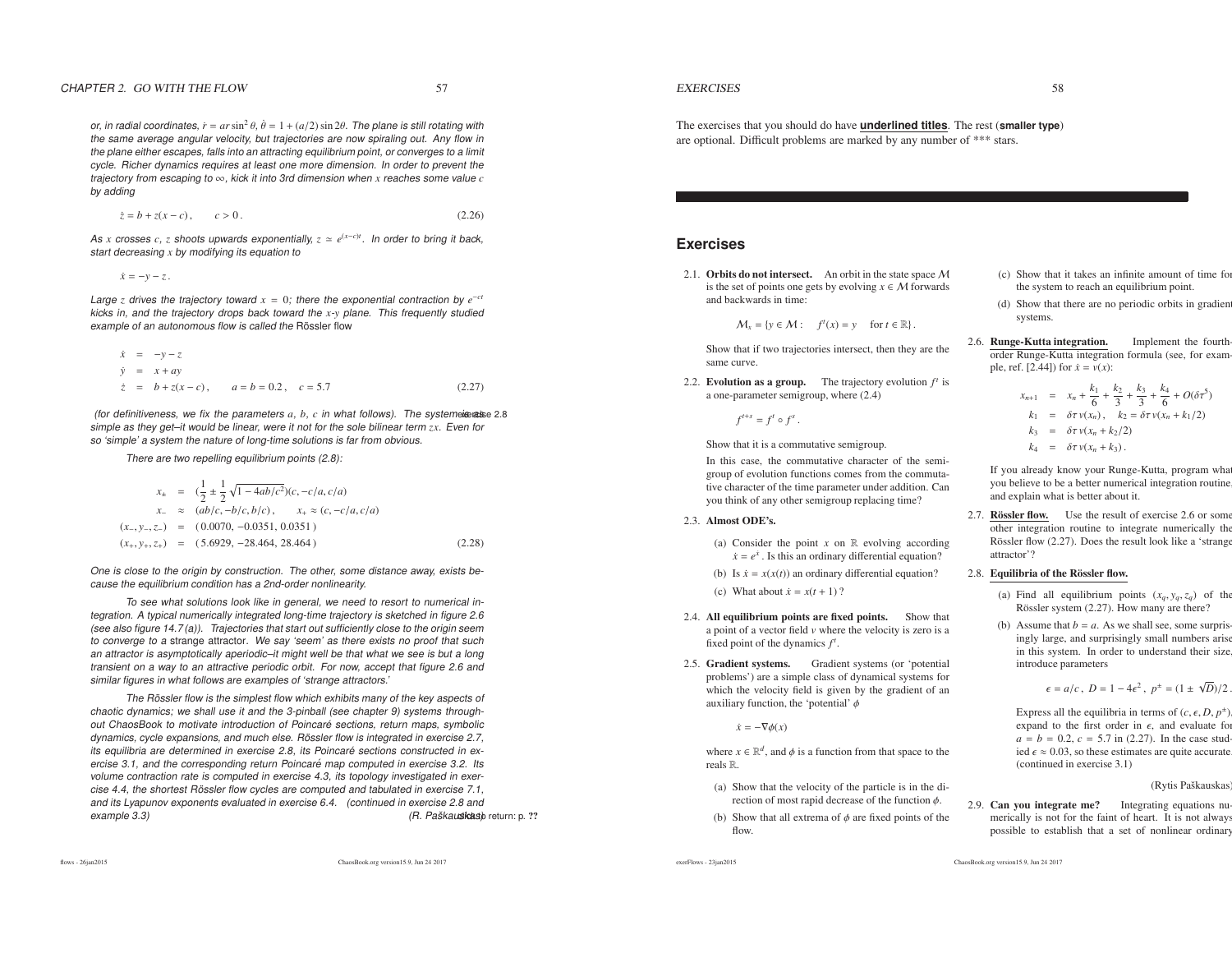differential equations has <sup>a</sup> solution for all times and there are many cases were the solution only exists for <sup>a</sup> limited time interval, as, for example, for the equation $\dot{x} = x^2$ ,  $x(0) = 1$ .

#### (a) For what times do solutions of

 $\dot{x} = x(x(t))$ 

exist? Do you need <sup>a</sup> numerical routine to answerthis question?

(b) Let's test the integrator you wrote in exercise 2.6. The equation

$$
\ddot{x} = x \tag{2.29}
$$

with initial conditions  $x(0) = 2$  and  $\dot{x} = 0$  has the solution  $x(t) = e^{-t}(1 + e^{2t})$ . Can your integrator reproduce this solution for the interval  $t \in [0, 10]$ ? Check your solution by plotting the error as compared to the exact result.

(c) Test your integrator for*x*¨ <sup>=</sup>

<sup>−</sup>*<sup>x</sup>* (2.30)

with the same initial conditions and integration interval.

(d) Now we will try something <sup>a</sup> little harder. Theequation is going to be third order

 $\ddot{x} +0.6\ddot{x} + \dot{x} - |x| + 1 = 0$ ,

which can be checked–numerically–to be chaotic. For initial conditions, we will always use  $\ddot{x}(0)$  =  $\dot{x}(0) = x(0) = 0$ . Can you reproduce the result  $x(12) = 0.8462071873$  (all digits are significant)? Even though the equation being integrated is chaotic, the time intervals are not long enough for the exponential separation of trajectories to be noticeable (the exponential growth factor is  $\approx$  2.4).

- (e) Determine the time interval for which the solutionof  $\dot{x} = x^2$ ,  $x(0) = 1$  exists.
- 2.10. Classical collinear helium dynamics. In order to apply periodic orbit theory to quantization of helium we shall need to compute classical periodic orbits of the helium system. In this exercise we commence their evaluation for the collinear helium atom (8.8)

$$
H = \frac{1}{2}p_1^2 + \frac{1}{2}p_2^2 - \frac{Z}{r_1} - \frac{Z}{r_2} + \frac{1}{r_1 + r_2}.
$$

The nuclear charge for helium is  $Z = 2$ . Colinear helium has only 3 degrees of freedom and the dynamicscan be visualized as a motion in the  $(r_1, r_2)$ ,  $r_i \ge 0$  quadrant. In  $(r_1, r_2)$ -coordinates the potential is singular for

exerFlows - 23jan2015

 $r_i \rightarrow 0$  nucleus-electron collisions. These 2-body collisions can be reqularized by rescaling the coordinates lisions can be regularized by rescaling the coordinates, with details given in sect. A2.2. In the transformed coordinates  $(x_1, x_2, p_1, p_2)$  the Hamiltonian equations of motion take the form

$$
\dot{P}_1 = 2Q_1 \left[ 2 - \frac{P_2^2}{8} - Q_2^2 (1 + \frac{Q_2^2}{R^4}) \right]
$$
\n
$$
\dot{P}_2 = 2Q_2 \left[ 2 - \frac{P_1^2}{8} - Q_1^2 (1 + \frac{Q_1^2}{R^4}) \right]
$$
\n
$$
\dot{Q}_1 = \frac{1}{4} P_1 Q_2^2, \quad \dot{Q}_2 = \frac{1}{4} P_2 Q_1^2. \tag{2.31}
$$

where  $R = (Q_1^2 + Q_2^2)^{1/2}$ .

(a) Integrate the equations of motion by the fourth order Runge-Kutta computer routine of exercise 2.6 (or whatever integration routine you like). A convenient way to visualize the 3-dimensional state space orbit is by projecting it onto the 2dimensional  $(r_1(t), r_2(t))$  plane. (continued in exercise 3.4)

#### (Gregor Tanner, Per Rosenqvist)

2.11. In high dimensions any two vectors are (nearly) orthogonal. Among humble plumbers laboring with extremely high-dimensional ODE discretizations of fluid and other PDEs, there is an inclination to visualize the <sup>∞</sup>-dimensional state space flow by projecting it onto <sup>a</sup> basis constructed from <sup>a</sup> few random coordinates, let's say the 2nd Fourier mode along the spatial *<sup>x</sup>* direction against the 4th Chebyshev mode along the *<sup>y</sup>* direction. It's easy, as these are typically the computational degrees of freedom. As we will now show, it's easy but not smart, with vectors representing the dynamical states of interest being almost orthogonal to any such randombasis.

Suppose your state space  $M$  is a real 10 247-<br>dimensional vector space and you pick from it two vec dimensional vector space, and you pick from it two vectors  $x_1, x_2 \in M$  at random. What is the angle between them likely to be? them likely to be?

 By asking for 'angle between two vectors' we have implicitly assumed that there exist is <sup>a</sup> dot product

 $x_1^{\top} \cdot x_2 = ||x_1|| ||x_2|| \cos(\theta_{12}),$ 

ChaosBook.org version15.9, Jun <sup>24</sup> <sup>2017</sup>

so let's make these vectors unit vectors,  $||x_j|| = 1$ . When you think about it, you would be hard pu<sup>t</sup> to say what 'uniform probability' would mean for <sup>a</sup> vector  $x \in M = \mathbb{R}^{10247}$ , but for a unit vector it is obvious:<br>probability that x direction lies within a solid angle dO probability that *<sup>x</sup>* direction lies within <sup>a</sup> solid angle *<sup>d</sup>*<sup>Ω</sup>is *<sup>d</sup>*Ω/(unit hyper-sphere surface).

So what is the surface of the unit sphere (or, the totalsolid angle) in *<sup>d</sup>* dimensions? One way to compute it is **REFERENCES** 

to evaluate the Gaussian integral

$$
I_d = \int_{-\infty}^{\infty} dx_1 \cdots dx_d \, e^{-\frac{1}{2}(x_1^2 + \cdots + x_d^2)}
$$

in cartesian and polar coordinates. Show that

- (a) In cartesian coordinates  $I_d = (2\pi)^{d/2}$
- (b) Recast the integrals in polar coordinate form. You know how to compute this integral in 2 and 3 dimensions. Show by induction that the surface *S <sup>d</sup>*−<sup>1</sup> of unit *<sup>d</sup>*-ball, or the total solid angle in even and odd dimensions is given by

$$
S_{2k} = \frac{2(2\pi)^k}{(2k-1)!!}, \qquad S_{2k+1} = \frac{2\pi^{k+1}}{k!} \ . \ (2.33)
$$

(2.32)

(c) Show, by examining the form of the integrand in the polar coordinates, that for arbitrary, perhapseven complex dimension *<sup>d</sup>* <sup>∈</sup> <sup>C</sup>

 $S_{d-1} = 2\pi^{d/2} / \Gamma(d/2)$ .

In Quantum Field Theory integrals over 4 momenta are brought to polar form and evaluated as functions of <sup>a</sup> complex dimension parameter *<sup>d</sup>*. This procedure is called the 'dimensional regularization'.

- (d) Check your formula for  $d = 2$  (1-sphere, or the circle) and  $d = 3$  (2-sphere, or the sphere).
- (e) What limit does  $S_d$  does tend to for large  $d$ ? (Hint: it's not what you think. Try Sterling's formula).

So now that we know the volume of <sup>a</sup> sphere, what is <sup>a</sup>the most likely angle between two vectors  $x_1$ ,  $x_2$  picked at random? We can rotate coordinates so that  $x_1$  is aligned with the '*z*-axis' of the hypersphere. An angleθ then defines <sup>a</sup> meridian around the '*z*-axis'.

(f) Show that probability  $P(\theta)d\theta$  of finding two vectors at angle  $\theta$  is given by the area of the meridional strip of width *<sup>d</sup>*θ, and derive the formula for it:

$$
P(\theta) = \frac{1}{\sqrt{\pi}} \frac{\Gamma(d/2)}{\Gamma((d-1)/2)}.
$$

(One can write analytic expression for this in terms of beta functions, but it is unnecessary forthe problem at hand).

(g) Show that for large  $d$  the probability  $P(\theta)$  tends to a normal distribution with mean  $\theta = \pi/2$  and variance 1/*d*.

So, in *<sup>d</sup>*-dimensional vector space the two random vectors are nearly orthogonal, within accuracy of  $\theta = \pi/2 \pm \pi/2$ 1/*d*.

If you are a humble plumber, and the notion of a vector space is some abstract hocus-pocus to you, try thinking this way. Your 2nd Fourier mode basis vector is something that wiggles twice along your computation domain. Your turbulent state is very wiggly. The produc of the two functions integrated over the computationaldomain will average to zero, with <sup>a</sup> small leftover. We have just estimated that with dumb choices of coordinate bases this leftover will be of order of 1/10 247, which is embarrassingly small for displaying <sup>a</sup> phenomenon oforder  $\approx 1$ .

Several intelligent choices of coordinates for state space projections are described in Gibson *et al.* [30.5] and the web tutorial ChaosBook.org/tutorials.

Sara A. Solla and P. Cvitanović

# References

- [2.1] Y. Lan and P. Cvitanović, Unstable recurrent patterns in Kuramoto-Sivashinsky dynamics, Phys. Rev. E <sup>78</sup>, <sup>026208</sup> (2008), arXiv:0804.2474.
- [2.2] J. Cash, J. Carter Cash, and M. Kilgore, The Ring of Fire, 1963.
- [2.3] P. Cvitanović, R. L. Davidchack, and E. Siminos, On the state space geometry of the Kuramoto-Sivashinsky flow in <sup>a</sup> periodic domain, SIAM J. Appl. Dyn. Syst. 9, 1 (2010), arXiv:0709.2944.
- [2.4] E. Hopf, A mathematical example displaying features of turbulence, Comm. Appl. Math. 1, 303 (1948).
- [2.5] E. N. Lorenz, Deterministic nonperiodic flow, J. Atmos. Sci. 20, 130 (1963).

ſ  $P^2_{\alpha}$ *Q*22.22 1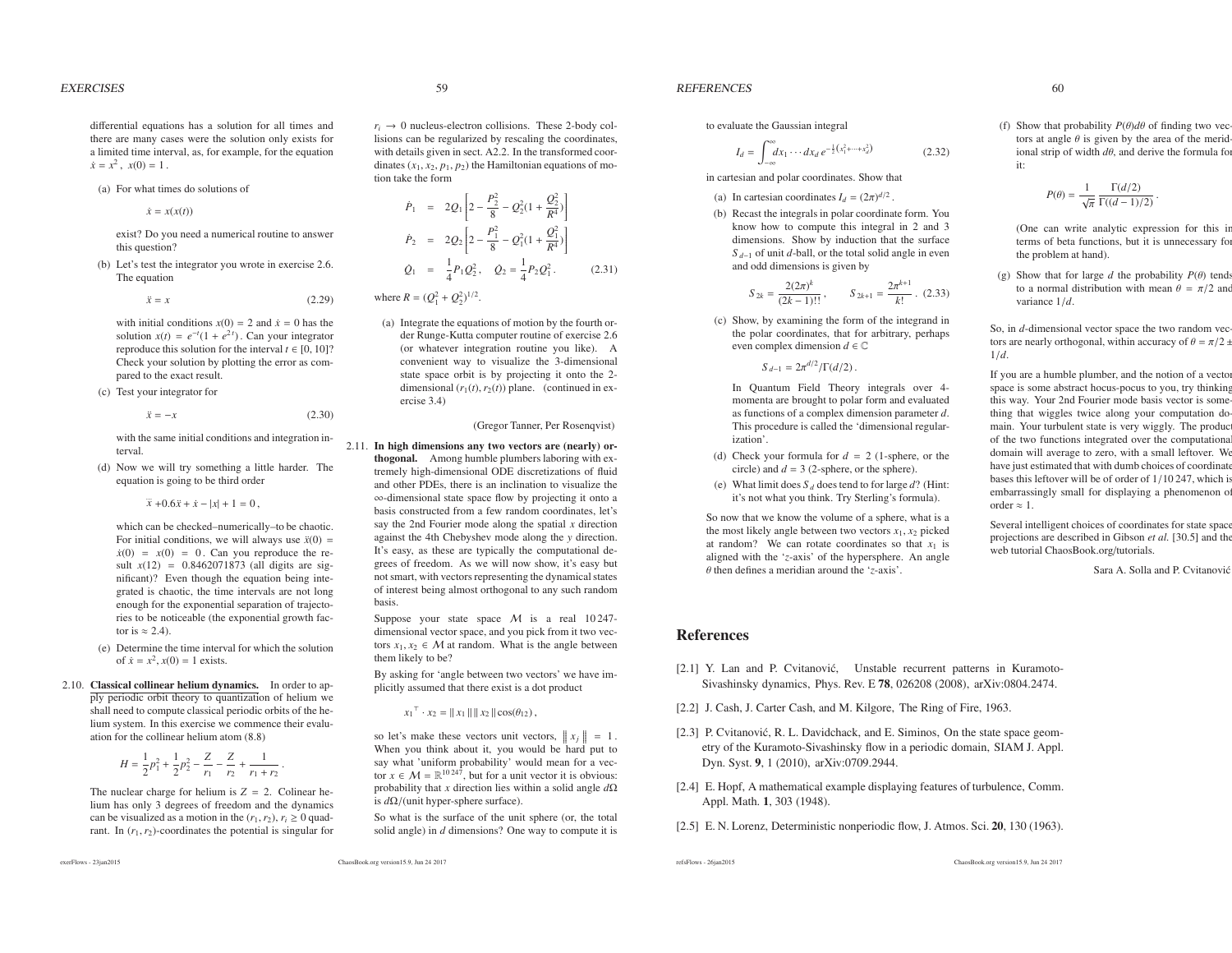- [2.6] E. Hopf, Statistical hydromechanics and functional calculus, J. Rat. Mech. Anal. 1, 87 (1952).
- [2.7] G. Duffing, *Erzwungene Schwingungen bei ver ¨anderlicher Eigenfrequenz und ihre technische Bedeutung*, Samlung Vieweg No. 41-42 (Vieweg undSohn, Braunschweig, 1918).
- [2.8] O. E. Rössler, An equation for continuous chaos, Phys. Lett. A  $57$ , 397 (1976).
- [2.9] J. Peinke, J. Parisi, O. E. Rössler, and R. Stoop, *Encounter with chaos* Self *organised hierarchical complexity in semiconductor experiments* (Springer, New York, 1992).
- [2.10] R. Gilmore and M. Lefranc, *The Topology of Chaos* (Wiley, New York, 2003).
- [2.11] J. M. T. Thompson and H. B. Stewart, *Nonlinear Dynamics and Chaos:Geometrical Methods for Engineers and Scientists* (Wiley, New York, 2002).
- [2.12] R. H. Abraham and C. D. Shaw, *Dynamics - The Geometry of Behavior*(Wesley, Reading, MA, 1992).
- [2.13] T. Jones, Symmetry of chaos animations, 1994, lagrange.physics.drexel.edu/flash.
- [2.14] M. Axenides and E. Floratos, Strange attractors in dissipative Nambu mechanics: Classical and quantum aspects, JHEP <sup>1004</sup>, <sup>036</sup> (2010), arXiv:0910.3881.
- [2.15] M. L. Cartwright and J. E. Littlewood, On nonlinear differential equations of the second order, J. London Math. Soc. 20, 180 (1945).
- [2.16] P. Cvitanovi´c, *Universality in Chaos* (Adam Hilger, Bristol, 1989).
- [2.17] B.-L. Hao, *Chaos II* (World Scientific, Singapore, 1990).
- [2.18] W. Tucker, The Lorentz attractor exists, C. R. Acad. Sci. Paris Sér. I Math. 328, 1197 (1999).
- [2.19] W. Tucker, A rigorous ODE solver and smale's 14th problem, Found. Comp. Math <sup>2</sup>, <sup>53</sup> (2002).
- [2.20] M. Viana, Whats new on Lorenz strange attractors?, Math. Intelligencer 22, 6 (2000).
- [2.21] J. Frø yland, *Chaos and coherence* (Inst. of Phys. Publ., Bristol, 1992).
- [2.22] J. Frø yland and K. H. Alfsen, Lyapunov-exponent spectra for the Lorenz model, Phys. Rev. A <sup>29</sup>, <sup>2928</sup> (1984).
- [2.23] J. Guckenheimer and R. Williams, Structural stability of the Lorenz attractor, Publ. Math. IHES <sup>50</sup>, <sup>55</sup> (1979).
- [2.24] V. S. Afraimovich, B. B. Bykov, and L. P. Shilnikov, On the appearence and the structure of the Lorenz attractor, Dokl. Akad. Nauk SSSR 234, 336 (1987), In Russian.
- [2.25] C. Sparrow, *The Lorenz Equations: Bifurcations, Chaos and Strange Attractors* (Springer, New York, 1982).
- [2.26] D. Rothman, Nonlinear Dynamics I: Chaos, 2006.
- [2.27] E. A. Jackson, *Perspectives of nonlinear dynamics: Vol. 1 and 2* (Cambridge Univ. Press, Cambridge, 1989).
- [2.28] R. Seydel, *From equilibrium to chaos: Practical bifurcation and stabilityanalysis* (Elsevier, New York, 1988).
- [2.29] D. Viswanath, Symbolic dynamics and periodic orbits of the Lorenz attractor, Nonlinearity <sup>16</sup>, <sup>1035</sup> (2003).
- [2.30] D. Viswanath, The fractal property of the Lorenz attractor, Physica D 190, 115 (2004).
- [2.31] D. Viswanath and S. Sahutoğlu, Complex singularities and the Lorenz attractor, SIAM review <sup>52</sup>, <sup>294</sup> (2010).
- [2.32] P. Manneville and Y. Pomeau, Different ways to turbulence in dissipative dynamical systems, Physica D <sup>1</sup>, <sup>219</sup> (1980).
- [2.33] J. B. Laughlin and P. C. Martin, Transition to turbulence of a statically stressed fluid, Phys. Rev. Lett. 33, 1189 (1974).
- [2.34] J. Laskar, The chaotic behavior of the solar system: A numerical estimate of the chaotic zones, Icarus <sup>88</sup>, <sup>266</sup> (1990).
- [2.35] C. Skokos, Alignment indices: a new, simple method for determining the ordered or chaotic nature of orbits, J. Phys. A <sup>34</sup>, <sup>10029</sup> (2001).
- [2.36] J. Hopcroft and R. Kannan, Foundations of data science, In preparation, 2014.
- [2.37] E. J. Wegman and J. L. Solka, On some mathematics for visualizing highdimensional data, Sankhyā: Indian J. Statistics, Ser. A, 429 (2002).
- [2.38] M. C. Spruill, Asymptotic distribution of coordinates on high dimensional spheres, Elect. Comm. in Probab. 12, 234 (2007).
- [2.39] J. F. Gibson, J. Halcrow, and P. Cvitanović, Visualizing the geometry of state-space in plane Couette flow, J Fluid Mech. 611, 107 (2008), arXiv:0705.3957.
- [2.40] N. Aubry, P. Holmes, J. L. Lumley, and E. Stone, The dynamics of coherent structures in the wall region of turbulent boundary layer, J. Fluid Mech. 192, 115 (1988).
- [2.41] J. D. Meiss, Sci.nonlinear FAQ, Computational Resources, 2003, amath.colorado.edu/faculty/jdm/faq.html.

refsFlows - 26jan2015